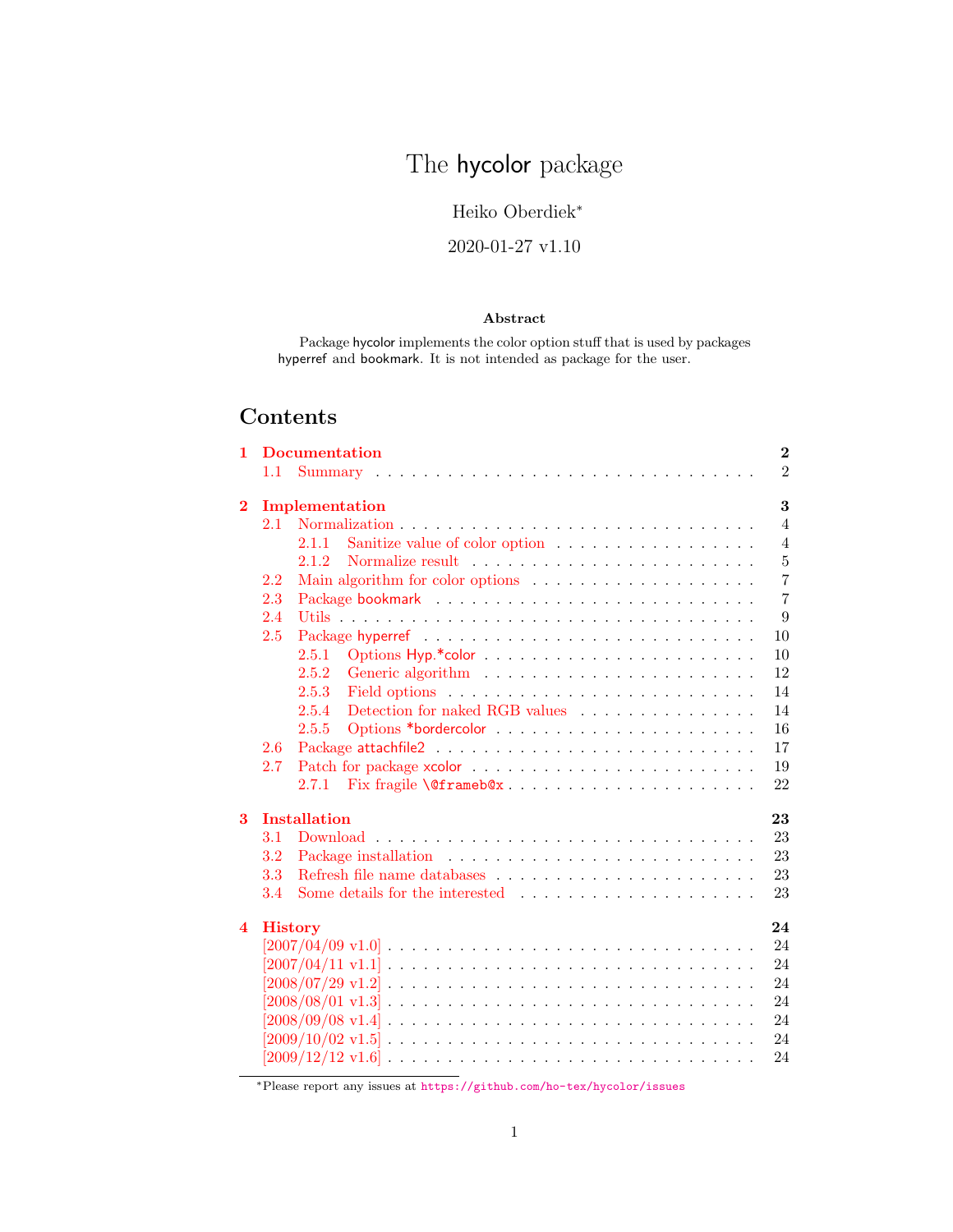| 5 Index                                                                                                     | 25. |
|-------------------------------------------------------------------------------------------------------------|-----|
|                                                                                                             |     |
| $[2019/12/15 \text{ v}1.9] \ldots \ldots \ldots \ldots \ldots \ldots \ldots \ldots \ldots \ldots \ldots 25$ |     |
| $[2016/05/16 \text{ v}1.8] \ldots \ldots \ldots \ldots \ldots \ldots \ldots \ldots \ldots \ldots \ldots 24$ |     |
| $[2011/01/30 \text{ v}1.7] \ldots \ldots \ldots \ldots \ldots \ldots \ldots \ldots \ldots \ldots \ldots 24$ |     |

## <span id="page-1-0"></span>1 Documentation

The package hycolor implements color options for packages hyperref and bookmark.

Package xcolor provides macros for extracting color values and converting color data to other color models. If this package is loaded, the full range of color specifications of packages color and xcolor are supported including the optional argument for the color model.

```
\hypersetup{linkbordercolor=red}% needs xcolor
\hypersetup{linkbordercolor=[named]{red}}% needs xcolor
\hypersetup{linkbordercolor=[rgb]{1,0,0}}
```
Without package xcolor some of the options only support some models, if they are given directly, e.g.:

\bookmarksetup{color=[rgb]{1,0,0}}

Because of compatibility some options of hyperref also support space separated RGB values:

```
\hypersetup{linkbordercolor=1 0 0}% is the same as
\hypersetup{linkbordercolor=[rgb]{1,0,0}}
```
Coloring is optional, it can be turned off by using an empty value:

```
\hypersetup{linkbordercolor={}}
```
The PDF specification knows some kind of an emtpy color setting without values. This applies to form field colors. The new A virtual color model empty is introduced for this purpose, e.g.

```
\TextField[backgroundcolor={[empty]{}}, ...]{...}% or
\TextField[{backgroundcolor=[empty]{}, ...}]{...}
```
PDF specification 1.7 also allows this for border link colors. But this isn't currently supported by this package, because the tested viewers (AR7/Linux, xpdf 3.00, ghostscript 8.54) don't support this yet. In contrary ghostscript generates an error message.

#### <span id="page-1-1"></span>1.1 Summary

| Color option     | Models without xcolor RGB color Model empty |     |     |
|------------------|---------------------------------------------|-----|-----|
| BKM.color        | gray, rgb                                   | no  | no  |
| Hyp.*color       | all                                         | no  | no  |
| Hyp.*bordercolor | gray, rgb                                   | yes | no  |
| Field.*color     | gray, rgb, cmyk                             | yes | yes |
| AtFi.color       | gray, rgb                                   | yes | no  |

"RGB color" means that the color value can be given as space separated RGB numbers (real numbers in the range from 0 to 1). Explanation of the color option prefixes: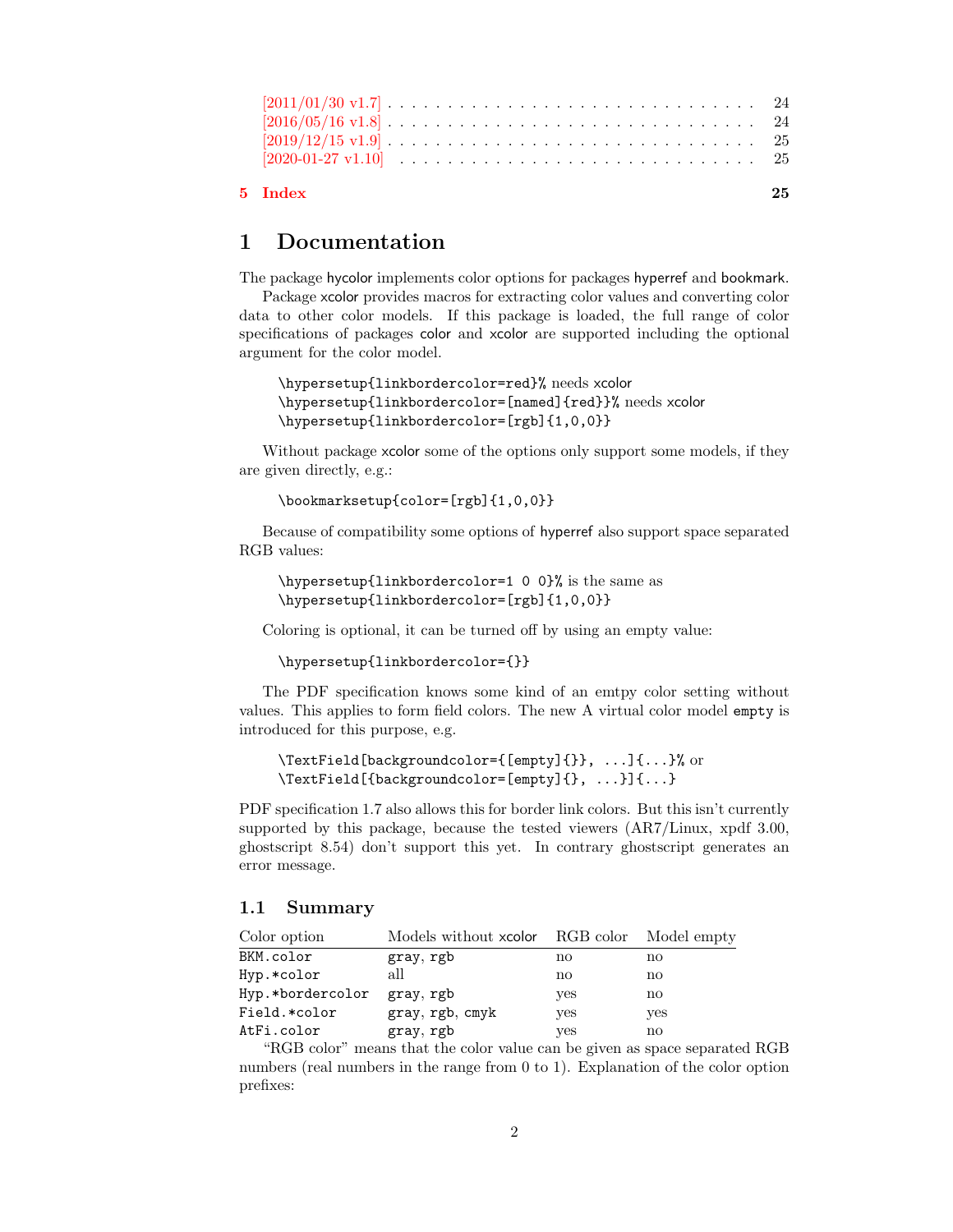|       | Prefix Explanation                               |
|-------|--------------------------------------------------|
| BKM   | Package bookmark                                 |
| Hyp   | Package hyperref: package options or \hypersetup |
| Field | Package hyperref: Form field options             |
| AtFi  | Package attachfile2: option color                |

## <span id="page-2-0"></span>2 Implementation

<span id="page-2-25"></span><span id="page-2-24"></span>  $\langle$ \*package $\rangle$  \NeedsTeXFormat{LaTeX2e} \ProvidesPackage{hycolor}% [2020-01-27 v1.10 Color options for hyperref/bookmark (HO)]% Should not be needed after xcolor updates, Avoid loading xcolor-patch but fix Gray color model.

```
5 % \RequirePackage{xcolor-patch}[2019/12/15]
6 \AtBeginDocument{%
7 \def\@tempa#1,{%
8 \XC@ifxcase\tm{%
9 \XC@mod@rgb{%
10 \XC@calcN{#1}\@@tmp
11 \edef\@@tmp{\@@tmp,\@@tmp,\@@tmp}%
12 }%
13 \XC@mod@cmy{%
14 \XC@calcC{#1}\@@tmp
15 \edef\@@tmp{\@@tmp,\@@tmp,\@@tmp}%
16 }%
17 \XC@mod@cmyk{%
18 \XC@calcC{#1}\@@tmp
19 \edef\@@tmp{0,0,0,\@@tmp}%
20 }%
21 \XC@mod@RGB{%
22 \edef\@@scl{\rangeRGB}%
23 \XC@calcM{#1}\@@tmp
24 \edef\@@tmp{\@@tmp,\@@tmp,\@@tmp}%
25 }%
26 \XC@mod@HTML{%
27 \edef\@@scl{\@cclv}%
28 \XC@calcM{#1}\@@tmp
29 \XC@calcH\@@tmp\@@tmp
30 \edef\@@tmp{\@@tmp\@@tmp\@@tmp}%
31 }%
32 \XC@mod@HSB{%
33 \edef\@@scl{\rangeHSB}%
34 \XC@calcM{#1}\@@tmp
35 \edef\@@tmp{0,0,\@@tmp}%
36 }%
37 \XC@mod@Gray{%
38 \edef\@@scl{\rangeGray}%
39 \XC@calcM{#1}\@@tmp
40 }%
41 }%
42 {%
43 \XC@calcN{#1}\@@tmp
44 \edef\@@tmp{0,0,\@@tmp}%
45 }%
46 }%
47 \ifx\XC@cnv@gray\@tempa
```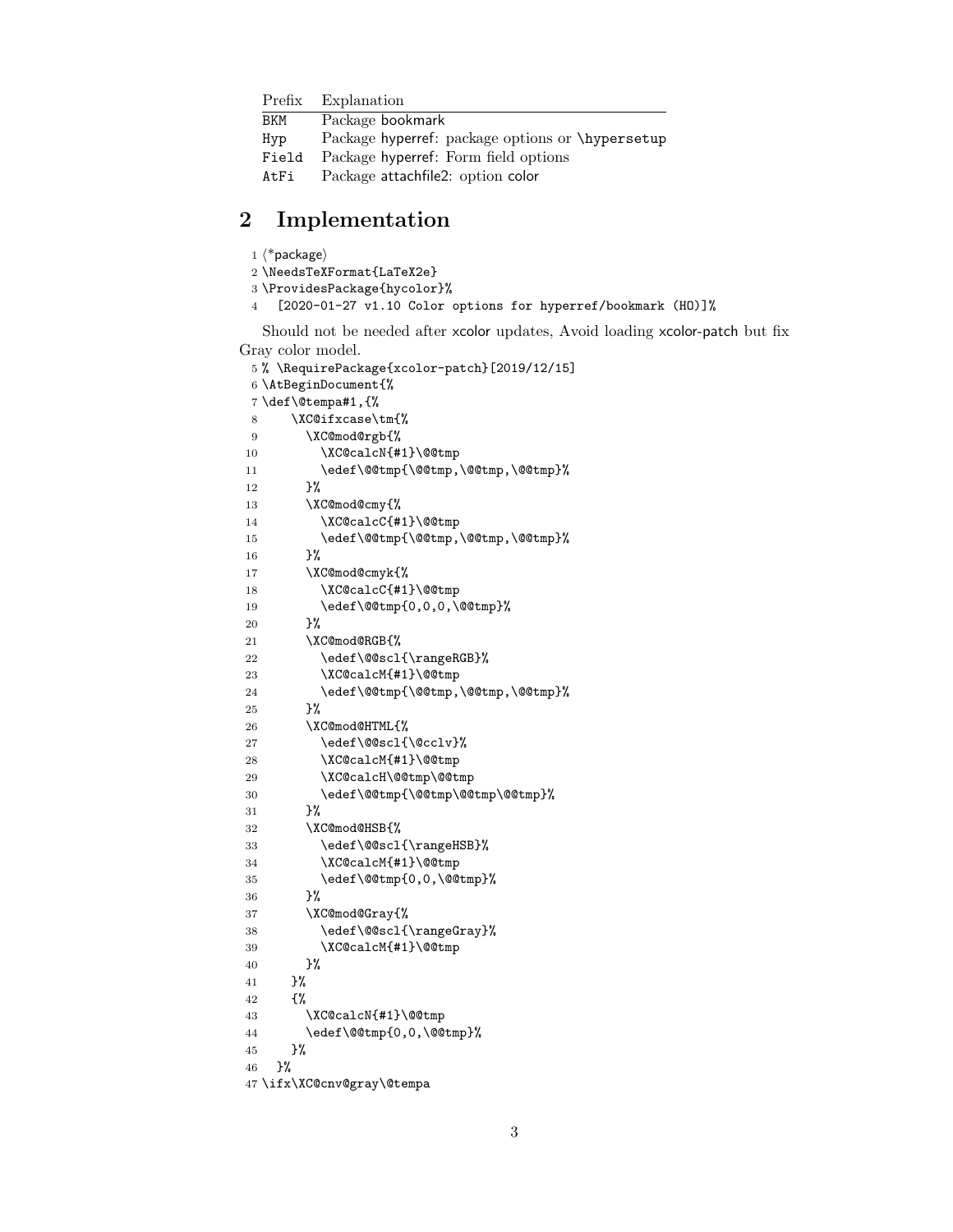```
48 \def\XC@cnv@gray#1,{%
49 \XC@ifxcase\tm{%
50 \XC@mod@rgb{%
51 \XC@calcN{#1}\@@tmp
52 \edef\@@tmp{\@@tmp,\@@tmp,\@@tmp}%
53 }%
54 \XC@mod@gray{}%
55 \XC@mod@cmy{%
56 \XC@calcC{#1}\@@tmp
57 \edef\@@tmp{\@@tmp,\@@tmp,\@@tmp}%
58 }%
59 \XC@mod@cmyk{%
60 \XC@calcC{#1}\@@tmp
61 \edef\@@tmp{0,0,0,\@@tmp}%
62 } }%
63 \XC@mod@RGB{%
64 \edef\@@scl{\rangeRGB}%
65 \XC@calcM{#1}\@@tmp
66 \edef\@@tmp{\@@tmp,\@@tmp,\@@tmp}%
67 }%
68 \XC@mod@HTML{%
69 \edef\@@scl{\@cclv}%
70 \XC@calcM{#1}\@@tmp
71 \XC@calcH\@@tmp\@@tmp
72 \edef\@@tmp{\@@tmp\@@tmp\@@tmp}%
73 }%
74 \XC@mod@HSB{%
75 \edef\@@scl{\rangeHSB}%
76 \XC@calcM{#1}\@@tmp
77 \edef\@@tmp{0,0,\@@tmp}%
78 }%
79 \XC@mod@Gray{%
80 \edef\@@scl{\rangeGray}%
81 \XC@calcM{#1}\@@tmp
82 }%
83 }%
84 {%
85 \XC@calcN{#1}\@@tmp
86 \edef\@@tmp{0,0,\@@tmp}%
87 }%
88 }%
89 \fi
90 \let\@tempa\relax
91 }
```
#### <span id="page-3-29"></span><span id="page-3-27"></span><span id="page-3-22"></span><span id="page-3-21"></span><span id="page-3-20"></span><span id="page-3-19"></span><span id="page-3-18"></span><span id="page-3-17"></span><span id="page-3-16"></span><span id="page-3-15"></span><span id="page-3-5"></span><span id="page-3-4"></span><span id="page-3-0"></span>2.1 Normalization

#### <span id="page-3-1"></span>2.1.1 Sanitize value of color option

| <b>Procedure</b> DefSanitized(cmd, value)                                    |
|------------------------------------------------------------------------------|
| <b>Param:</b> cmd (macro)                                                    |
| <b>Param:</b> <i>value</i> (value of color option)                           |
| <b>Result:</b> <i>value</i> is expanded, sanitized, and stored in macro cmd. |
| Initialize active characters:                                                |
| $cmd := Expand value;$<br>Sanitize $cmd$ ;                                   |
|                                                                              |

Sanitization means that the string does not contain any macros or special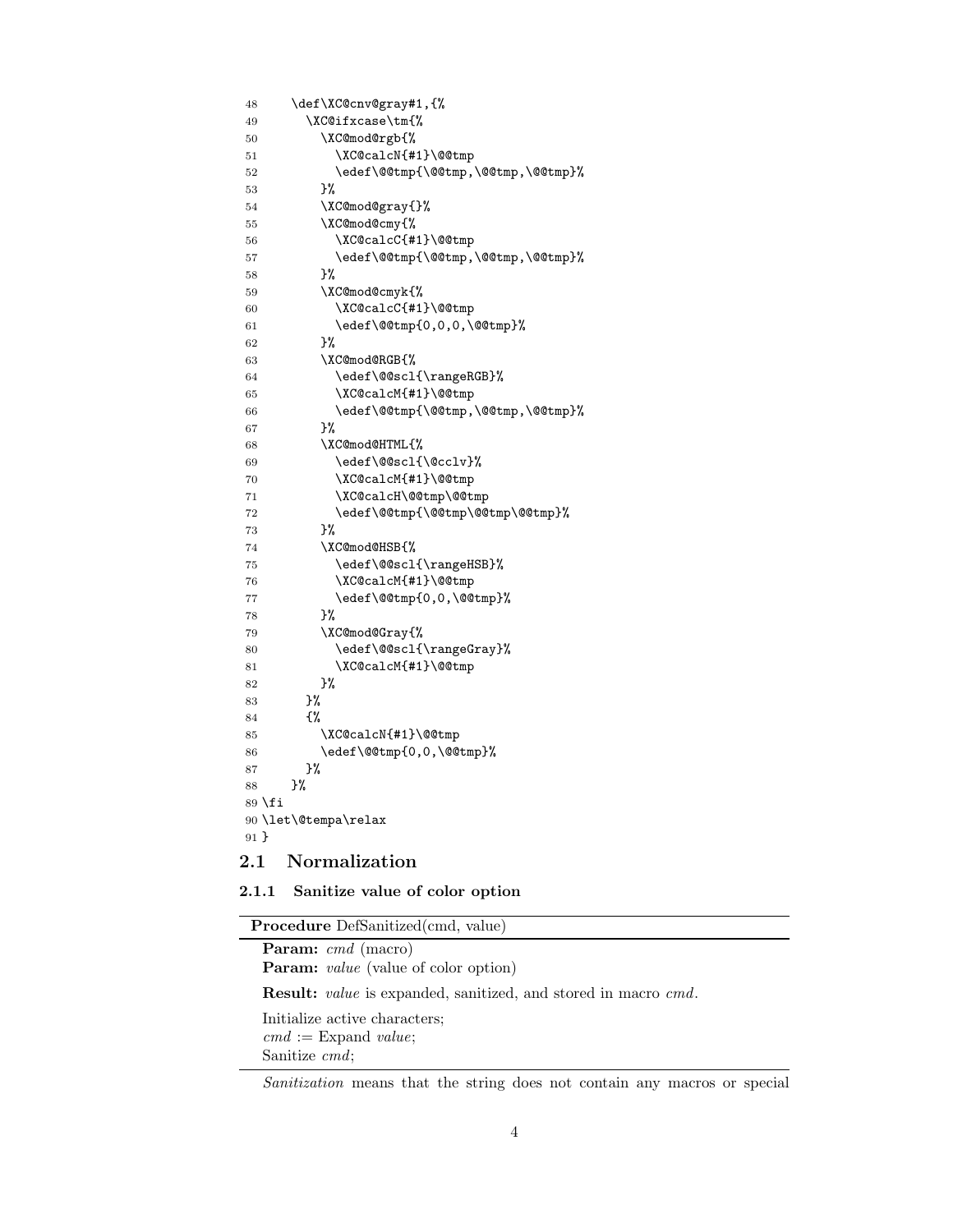tokens. It consists of characters with catcode 12 (other). The only exception is the space with catcode 10 (space).

#### <span id="page-4-10"></span>\HyColor@DefSanitized

```
92 \begingroup
93 \catcode'\!=13 %
94 \catcode'\:=13 %
95 \catcode'\-=13 %
96 \catcode'\+=13 %
97 \catcode'\;=13 %
98 \catcode'\"=13 %
99 \catcode'\>=13 %
100 \ \text{led}(x\101 \def\noexpand!{\string!}%
102 \def\noexpand:{\string:}%
103 \def\noexpand-{\string-}%
104 \def\noexpand+{\string+}%
105 \def\noexpand;{\string;}%
106 \def\noexpand"{\string"}%
107 \def\noexpand>{\string>}%
108 }%
109 \def\y#1{\endgroup
110 \def\HyColor@DefSanitized##1##2{%
111 \begingroup
112 \csname @safe@activestrue\endcsname
113 #1%
114 \edef\x{\endgroup
115 \def\noexpand##1{##2}%
116 }%
117 \quad \mathbf{\chi}118 \@onelevel@sanitize##1%
119 }%
120 }%
121 \expandafter\y\expandafter{\x}
```
#### <span id="page-4-15"></span><span id="page-4-14"></span><span id="page-4-13"></span><span id="page-4-12"></span><span id="page-4-9"></span><span id="page-4-8"></span><span id="page-4-0"></span>2.1.2 Normalize result

Procedure NormalizeNum(value, cmd)

```
Param: value (Sanitized explicit number)
Param: cmd (Macro that stores result)
Result: cmd contains normalized number
if value pt < 0pt then
 \vert cmd \leftarrow 0;
else if number before dot of value < 1 then
   cmd \leftarrow number after dot of value;
    cmd \leftarrow strip trailing zeros from cmd;
   if dot remains only then
       cmd \leftarrow 0;
   end
else
   cmd \leftarrow 1;end
```
The number is limited to the range between 0.0 and 1.0 and formatted as short PDF number without leading or trailing zeros. The precision of the number isn't changed.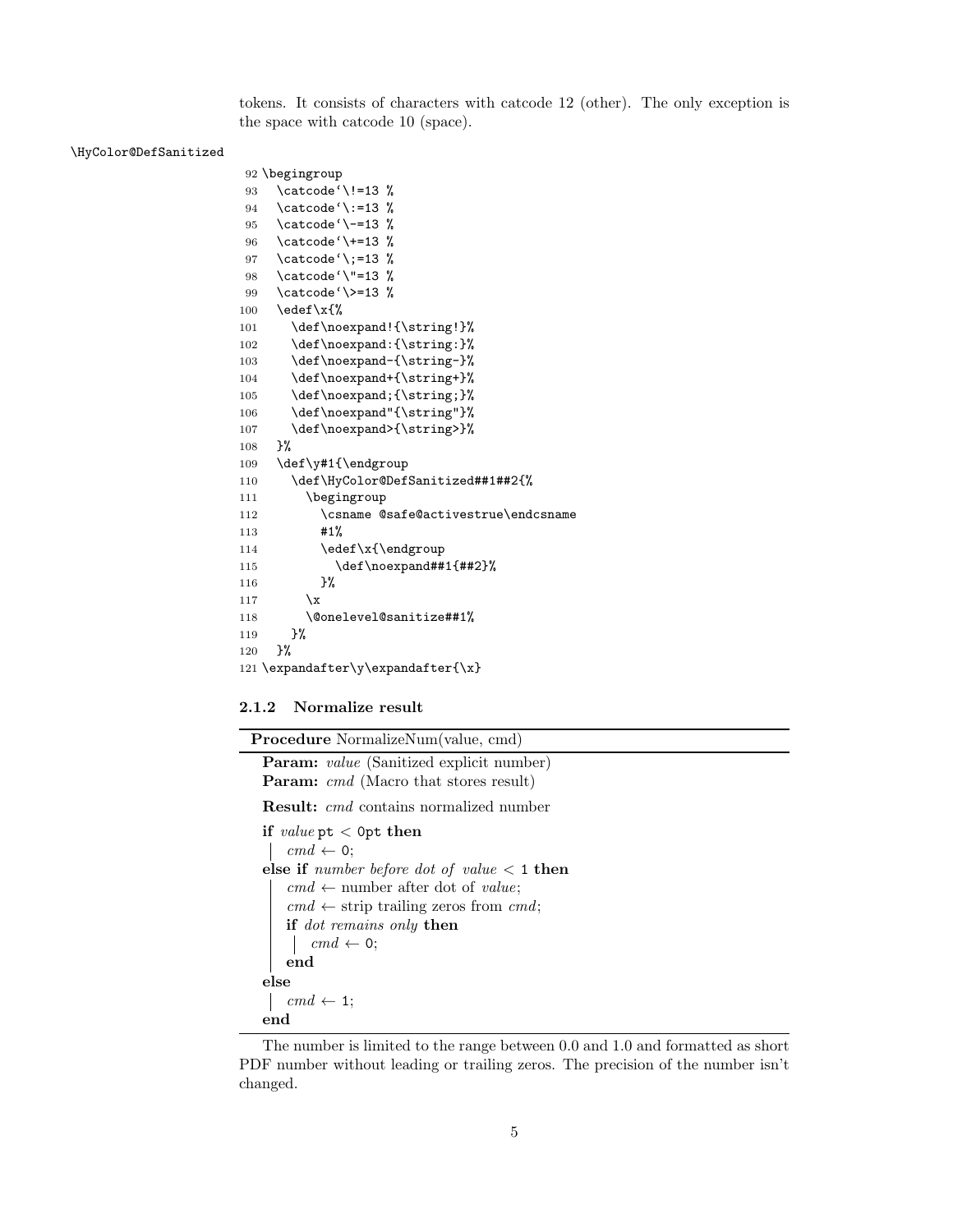#### <span id="page-5-18"></span>\HyColor@NormalizeNum

```
122 \def\HyColor@NormalizeNum#1#2{%
123 \ifdim#1pt<\z@
124 \def#2{0}%
125 \else
126 \edef#2{\zap@space#1 \@empty}%
127 \expandafter\HyColor@CheckDot#2..\@nil#2%
128 \fi
129 }
130 \def\HyColor@CheckDot#1.#2.#3\@nil#4{%
131 \ifnum0#1<\@ne
132 \ifx\\#2\\%
133 \def#4{0}%
134 \text{le}135 \edef#4{\HyColor@ReverseString#2\@nil{}}%
136 \edef#4{\expandafter\HyColor@StripLeadingZeros#4\@empty}%
137 \ifx#4\@empty
138 \def#4{0}%
139 \else
140 \edef#4{.\expandafter\HyColor@ReverseString#4\@nil{}}%
141 \fi
142 \fi
143 \else
144 \def#4{1}%
145 \fi
146 }
147 \def\HyColor@ReverseString#1#2\@nil#3{%
148 \ifx\\#2\\%
149 #1#3%
150 \else
151 \@ReturnAfterFi{%
152 \HyColor@ReverseString#2\@nil{#1#3}%
153 }%
154 \fi
155 }
156 \long\def\@ReturnAfterFi#1\fi{\fi#1}
157 \def\HyColor@StripLeadingZeros#1{%
158 \ifx#10%
159 \expandafter\HyColor@StripLeadingZeros
160 \else
161 #1%
162 \fi
163 }
```
<span id="page-5-17"></span>\HyColor@NormalizeCommaRGB

<span id="page-5-30"></span><span id="page-5-24"></span><span id="page-5-23"></span><span id="page-5-15"></span><span id="page-5-12"></span><span id="page-5-11"></span><span id="page-5-10"></span><span id="page-5-1"></span><span id="page-5-0"></span>\def\HyColor@NormalizeCommaRGB#1,#2,#3\@nil#4{%

- <span id="page-5-19"></span>\HyColor@NormalizeNum{#1}\HyColor@temp
- <span id="page-5-25"></span>\let#4\HyColor@temp
- <span id="page-5-20"></span>\HyColor@NormalizeNum{#2}\HyColor@temp
- <span id="page-5-26"></span>\edef#4{#4 \HyColor@temp}%
- <span id="page-5-21"></span>\HyColor@NormalizeNum{#3}\HyColor@temp
- <span id="page-5-27"></span>\edef#4{#4 \HyColor@temp}%

}

<span id="page-5-16"></span>\HyColor@NormalizeCommaCMYK

<span id="page-5-13"></span>\def\HyColor@NormalizeCommaCMYK#1,#2,#3,#4\@nil#5{%

- <span id="page-5-22"></span>\HyColor@NormalizeNum{#1}\HyColor@temp
- <span id="page-5-28"></span>\let#5\HyColor@temp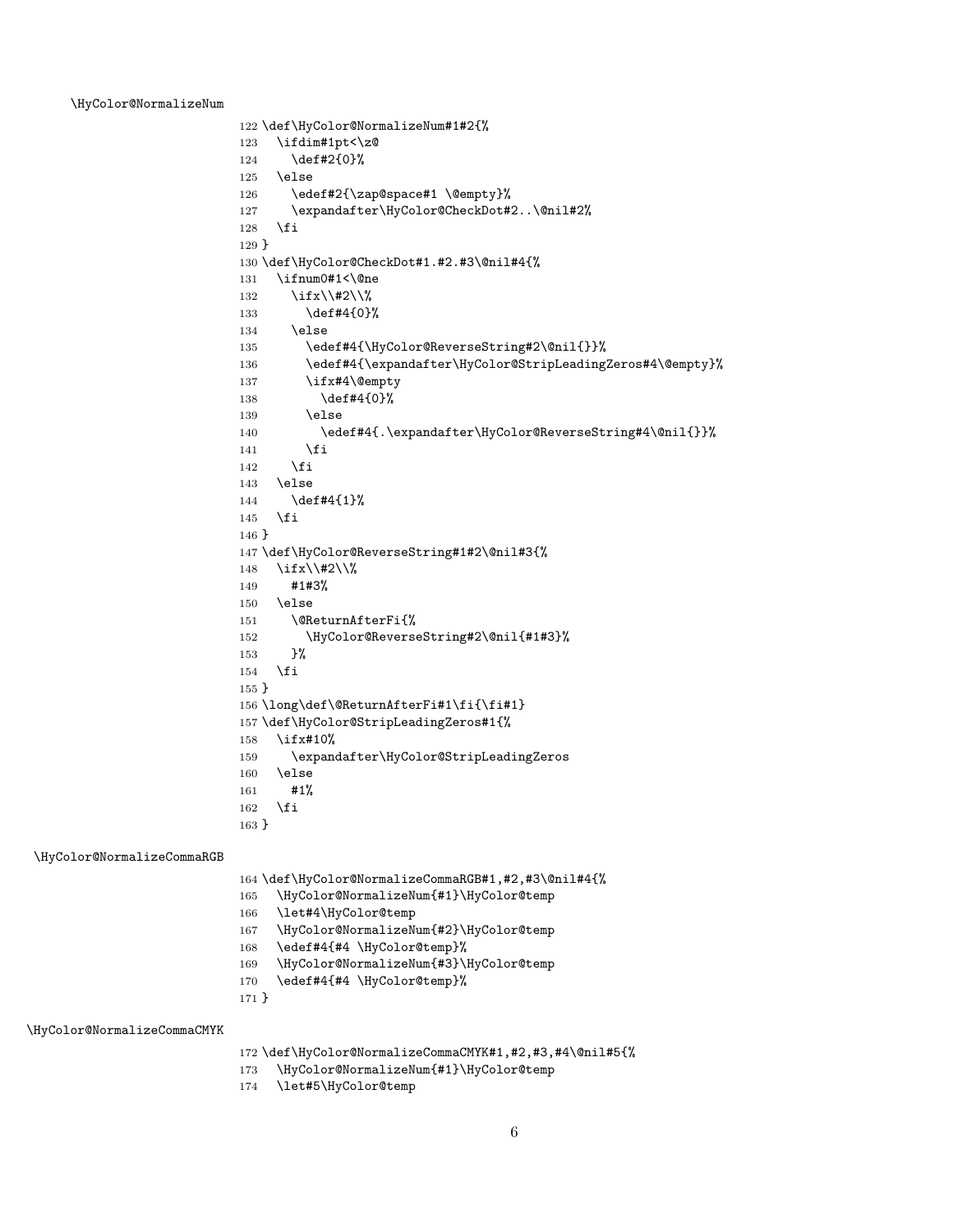```
175 \HyColor@NormalizeNum{#2}\HyColor@temp
176 \edef#5{#5 \HyColor@temp}%
177 \HyColor@NormalizeNum{#3}\HyColor@temp
178 \edef#5{#5 \HyColor@temp}%
179 \HyColor@NormalizeNum{#4}\HyColor@temp
180 \edef#5{#5 \HyColor@temp}%
181 }
```
## <span id="page-6-7"></span><span id="page-6-0"></span>2.2 Main algorithm for color options

| <b>Procedure</b> MainColorOptionAlgorithm(key, value, cmd)                                                                                          |
|-----------------------------------------------------------------------------------------------------------------------------------------------------|
| <b>Param:</b> key (name of color option)                                                                                                            |
| <b>Param:</b> <i>value</i> (value of color option)                                                                                                  |
| <b>Param:</b> cmd (macro that stores result)                                                                                                        |
| <b>Result:</b> Macro <i>cmd</i> contains the calculated color specification string or<br>has the meaning of <b>\relax</b> if the color must not set |
| DefSanitized( $temp, value$ );<br>Call option specific algorithm( $key, temp, cmd$ );                                                               |

#### <span id="page-6-1"></span>2.3 Package bookmark

Since v0.8 2007/03/27 package bookmark only provides one color option color. Because option rgbcolor can easily given as color specification in model rgb:

rgbcolor= $\langle r \rangle \langle g \rangle \langle b \rangle \equiv$ color=[rgb]{ $\langle r \rangle$ , $\langle g \rangle$ , $\langle b \rangle$ }

Package bookmark stores the result in macro \BKM@color. The empty string is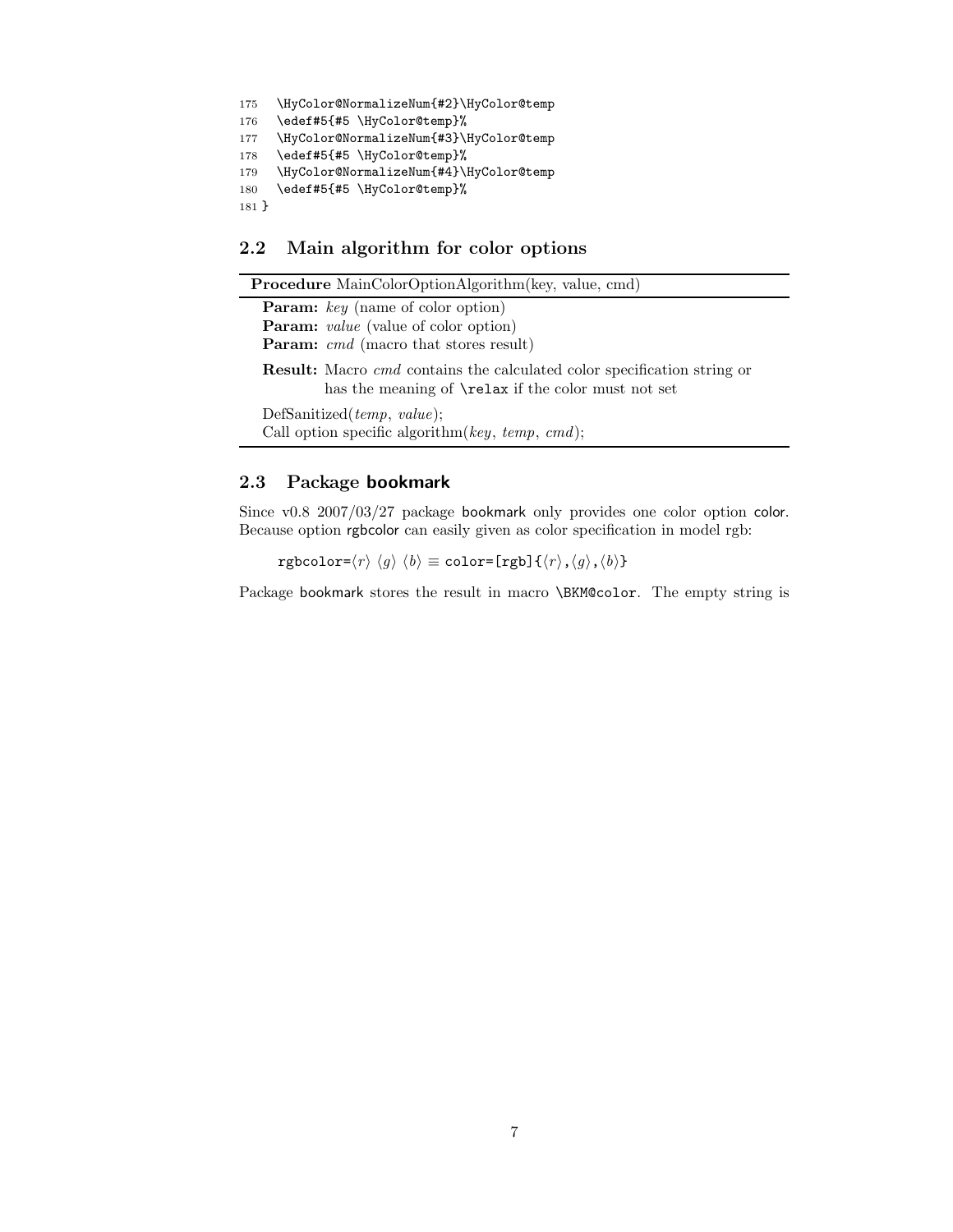interpreted as no color.

| <b>Procedure</b> BookmarkColor(value, cmd, package, option) |  |  |
|-------------------------------------------------------------|--|--|
| Param: value (value of option color)                        |  |  |
| <b>Param:</b> cmd (macro for result)                        |  |  |
| <b>Param:</b> package (package name for error message)      |  |  |
| <b>Param:</b> option (option name for error message)        |  |  |
| switch <i>value</i> do                                      |  |  |
| case $empty$ do                                             |  |  |
| $cmd \leftarrow no color;$                                  |  |  |
| end                                                         |  |  |
| case with model do                                          |  |  |
| <b>if</b> with xcolor then                                  |  |  |
| $cmd \leftarrow ConvertToRGB(model, values);$               |  |  |
| else                                                        |  |  |
| if $model = rgb$ then                                       |  |  |
| $cmd \leftarrow values$ as normalized values;               |  |  |
| else if $model = gray$ then                                 |  |  |
| $cmd \leftarrow values$ as normalized tripled values;       |  |  |
| else                                                        |  |  |
| error;                                                      |  |  |
| end                                                         |  |  |
| end                                                         |  |  |
| end                                                         |  |  |
| otherwise do                                                |  |  |
| <b>if</b> with xcolor <b>then</b>                           |  |  |
| $(model, values \leftarrow get \text{ model and values};$   |  |  |
| $cmd \leftarrow ConvertToRGB(model, values);$               |  |  |
| else                                                        |  |  |
| error;                                                      |  |  |
| end                                                         |  |  |
| end                                                         |  |  |
| end                                                         |  |  |
|                                                             |  |  |
| 182 \def\HyColor@BookmarkColor#1#2#3#4{%                    |  |  |

```
183 \HyColor@IfModel{#1}{%
184 \HyColor@IfXcolor{%
185 \convertcolorspec\HyColor@model\HyColor@values
186 \HyColor@model@rgb#2%
187 \expandafter\HyColor@NormalizeCommaRGB#2\@nil#2%
188 }{%
189 \ifx\HyColor@model\HyColor@model@rgb
190 \expandafter\HyColor@NormalizeCommaRGB\HyColor@values\@nil#2%
191 \else
192 \ifx\HyColor@model\HyColor@model@gray
193 \expandafter\HyColor@NormalizeNum
194 \expandafter{\HyColor@values}#2%
195 \edef#2{#2 #2 #2}%
196 \else
197 \let#2\@empty
198 \HyColor@ErrorModelNoXcolor{#3}{#4}%
199 \qquad \qquad \int fi
200 \setminusfi
201 }%
202 }{%
```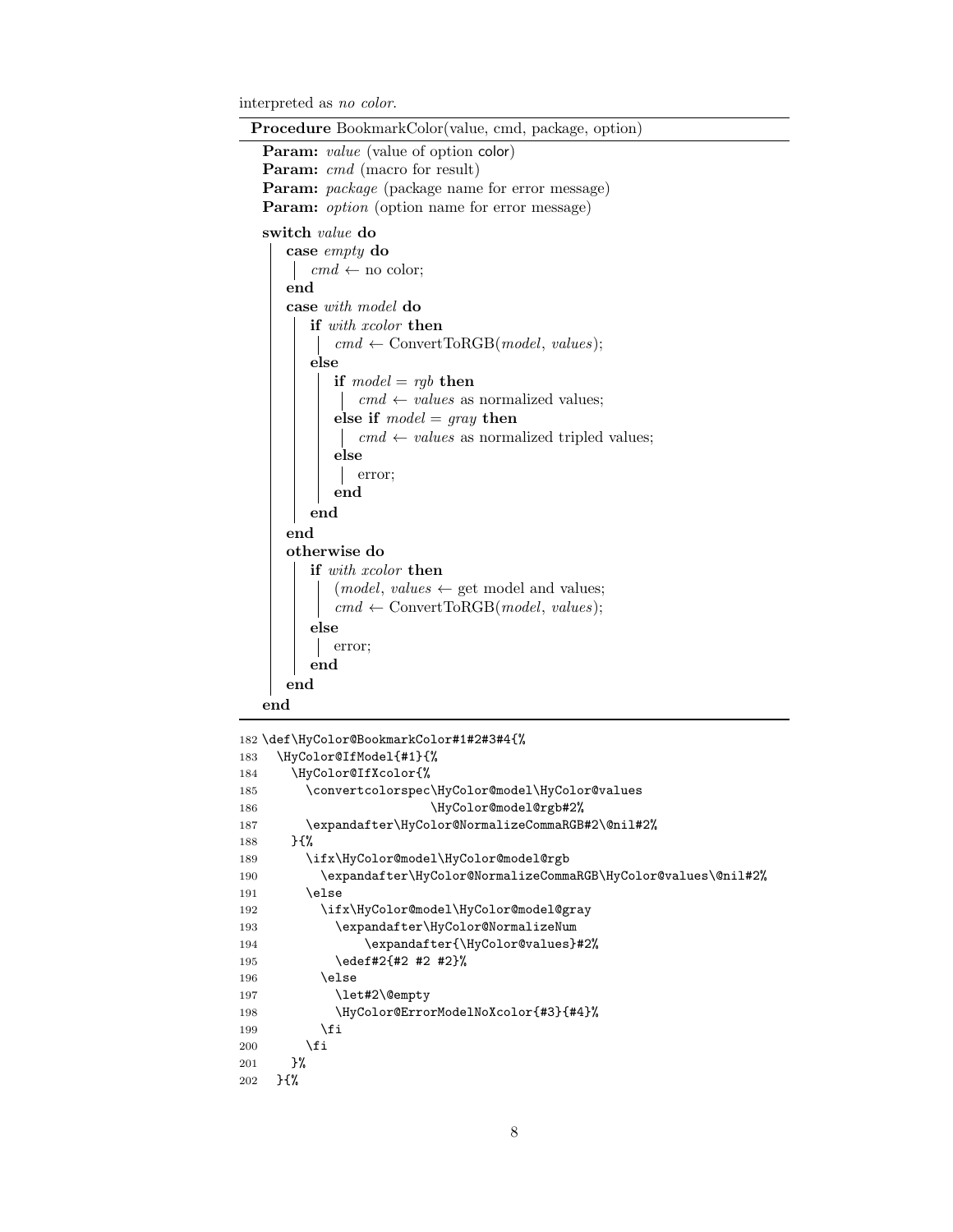```
203 \let#2\HyColor@values
204 \ifx#2\@empty
205 \else
206 \HyColor@IfXcolor{%
207 \extractcolorspec{#1}#2%
208 \expandafter\convertcolorspec#2\HyColor@model@rgb#2%
209 \expandafter\HyColor@NormalizeCommaRGB#2\@nil#2%
210 }{%
211 \let#2\@empty
212 \HyColor@ErrorSpecNoXcolor{#3}{#4}%
213 }%
214 \fi
215 }%
216 }
217 \def\HyColor@ErrorModelNoXcolor#1#2{%
218 \PackageError{#1}{%
219 Color model '\HyColor@model' is not supported\MessageBreak
220 without package 'xcolor' in\MessageBreak
221 '#2=[\HyColor@model]{\HyColor@values}'%
222 }\@ehc
223 }
224 \def\HyColor@ErrorSpecNoXcolor#1#2{%
225 \PackageError{#1}{%
226 This color specification is not supported\MessageBreak
227 without package 'xcolor' in\MessageBreak
228 '#2=\HyColor@values'%
229 }\@ehc
230 }
231 \def\HyColor@IfModel#1{%
232 \@ifnextchar[{%
233 \HyColor@WithModel
234 }{%
235 \HyColor@WithoutModel
236 }%
237 #1\@nil
238 }
239 \def\HyColor@WithModel[#1]#2\@nil{%
240 \HyColor@DefSanitized\HyColor@model{#1}%
241 \HyColor@DefSanitized\HyColor@values{#2}%
242 \@firstoftwo
243 }
244 \def\HyColor@WithoutModel#1\@nil{%
245 \let\HyColor@model\relax
246 \HyColor@DefSanitized\HyColor@values{#1}%
247 \@secondoftwo
248 }
```
### <span id="page-8-34"></span><span id="page-8-31"></span><span id="page-8-30"></span><span id="page-8-29"></span><span id="page-8-27"></span><span id="page-8-22"></span><span id="page-8-18"></span><span id="page-8-17"></span><span id="page-8-16"></span><span id="page-8-12"></span><span id="page-8-11"></span><span id="page-8-10"></span><span id="page-8-9"></span><span id="page-8-7"></span><span id="page-8-6"></span><span id="page-8-3"></span><span id="page-8-0"></span>2.4 Utils

#### <span id="page-8-1"></span>\@ReturnAfterFi

```
249 \long\def\@ReturnAfterFi#1\fi{\fi#1}
```
<span id="page-8-24"></span>\HyColor@IfXcolor

\def\HyColor@IfXcolor{%

- \begingroup\expandafter\expandafter\expandafter\endgroup
- <span id="page-8-14"></span>\expandafter\ifx\csname convertcolorspec\endcsname\relax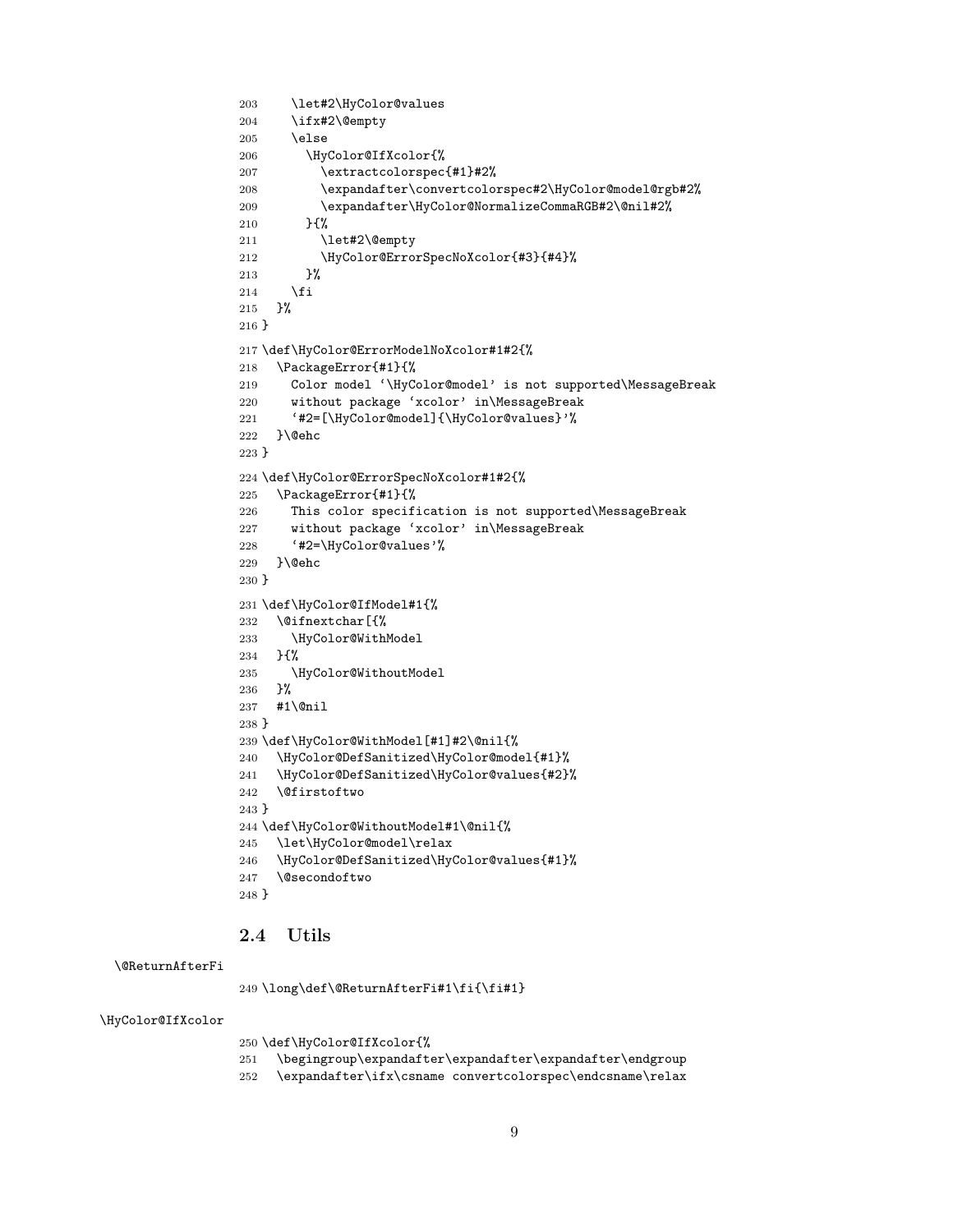```
253 \expandafter\@secondoftwo
254 \else
255 \expandafter\@firstoftwo
256 \overline{1}257 }
258 \def\HyColor@model@empty{empty}
259 \@onelevel@sanitize\HyColor@model@empty
260 \def\HyColor@model@gray{gray}
261 \@onelevel@sanitize\HyColor@model@gray
262 \def\HyColor@model@rgb{rgb}
263 \@onelevel@sanitize\HyColor@model@rgb
264 \def\HyColor@model@cmyk{cmyk}
265 \@onelevel@sanitize\HyColor@model@cmyk
266 \def\HyColor@model@Gray{Gray}
267 \@onelevel@sanitize\HyColor@model@Gray
```
## <span id="page-9-25"></span><span id="page-9-23"></span><span id="page-9-21"></span><span id="page-9-13"></span><span id="page-9-12"></span><span id="page-9-11"></span><span id="page-9-10"></span><span id="page-9-0"></span>2.5 Package hyperref

#### <span id="page-9-1"></span>2.5.1 Options Hyp.\*color

```
268 \def\HyColor@UseColor#1{%
269 \ifx\relax#1\@empty
270 \else
271 \ifx\@empty#1\@empty
272 \else
273 \expandafter\expandafter\expandafter\HyColor@@UseColor#1\@nil
274 \fi
275 \{f_i\}276 }
277 \def\HyColor@@UseColor{%
278 \@ifnextchar[\HyColor@@@UseColor\HyColor@@@@UseColor
279 }
280 \def\HyColor@@@UseColor[#1]#2\@nil{%
281 \color[{#1}]{#2}%
282 }
283 \def\HyColor@@@@UseColor#1\@nil{%
284 \color{#1}%
285 }
```
<span id="page-9-16"></span><span id="page-9-15"></span><span id="page-9-8"></span><span id="page-9-7"></span><span id="page-9-5"></span>Procedure HyperrefColor(value, cmd) Param: *value* (value of the option)

Param: cmd (macro for result) switch value do

```
case empty do
    cmd \leftarrow no color;end
   case with model do
   Call \color with model;
   end
   case without model do
   Call \color without model;
   end
end
```

```
286 \def\HyColor@HyperrefColor#1#2{%
```

```
287 \HyColor@IfModel{#1}{%
```

```
288 \edef#2{[{\HyColor@model}]{\HyColor@values}}%
```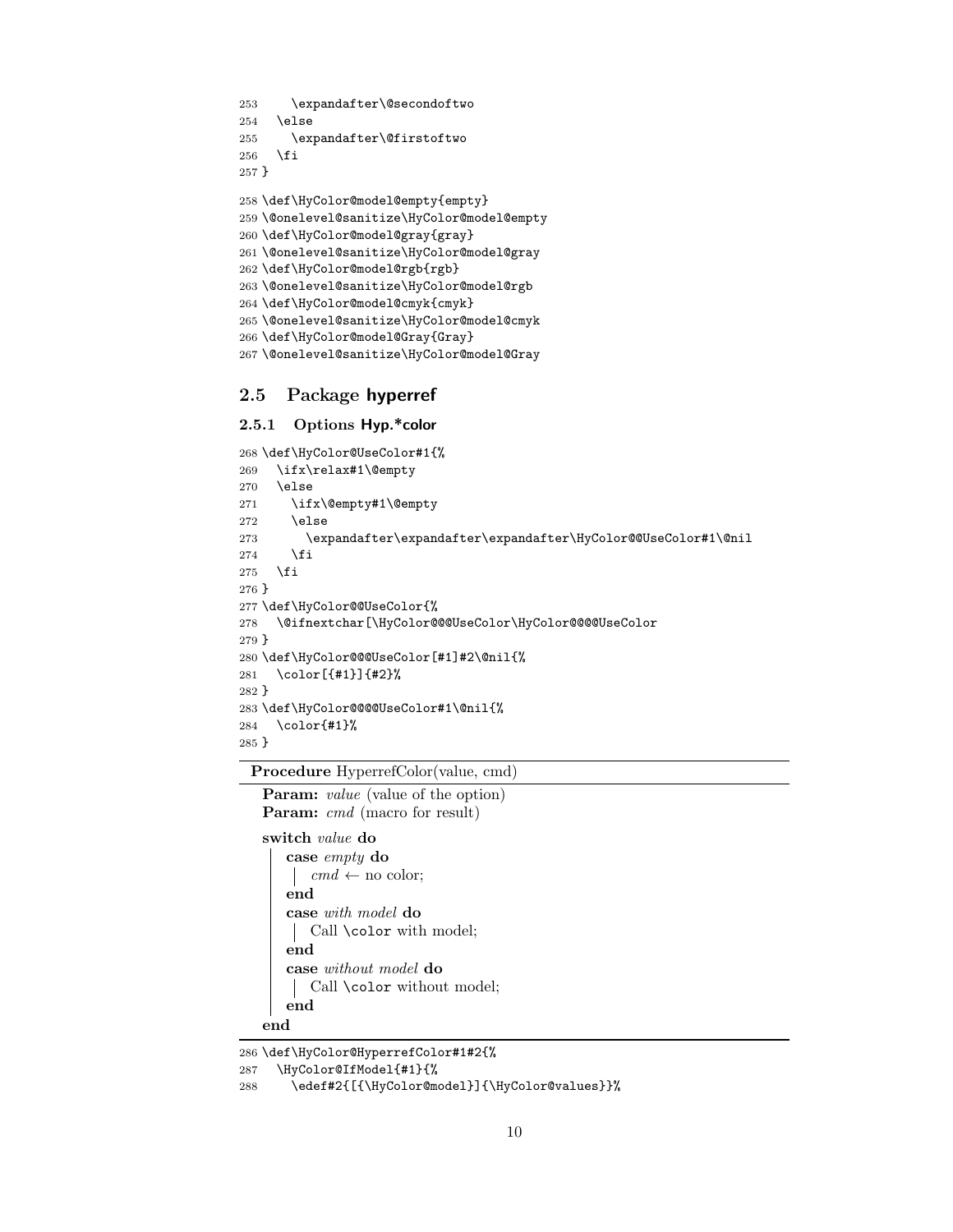<span id="page-10-1"></span><span id="page-10-0"></span>289 } $\{ \begin{array}{cc} 289 \\ 290 \end{array}$  } \let#2\HyColor@values 291  $\iint x \#2\@empty$ empty 292 \let#2\relax 293  $\setminus$ fi 294 }% 295 }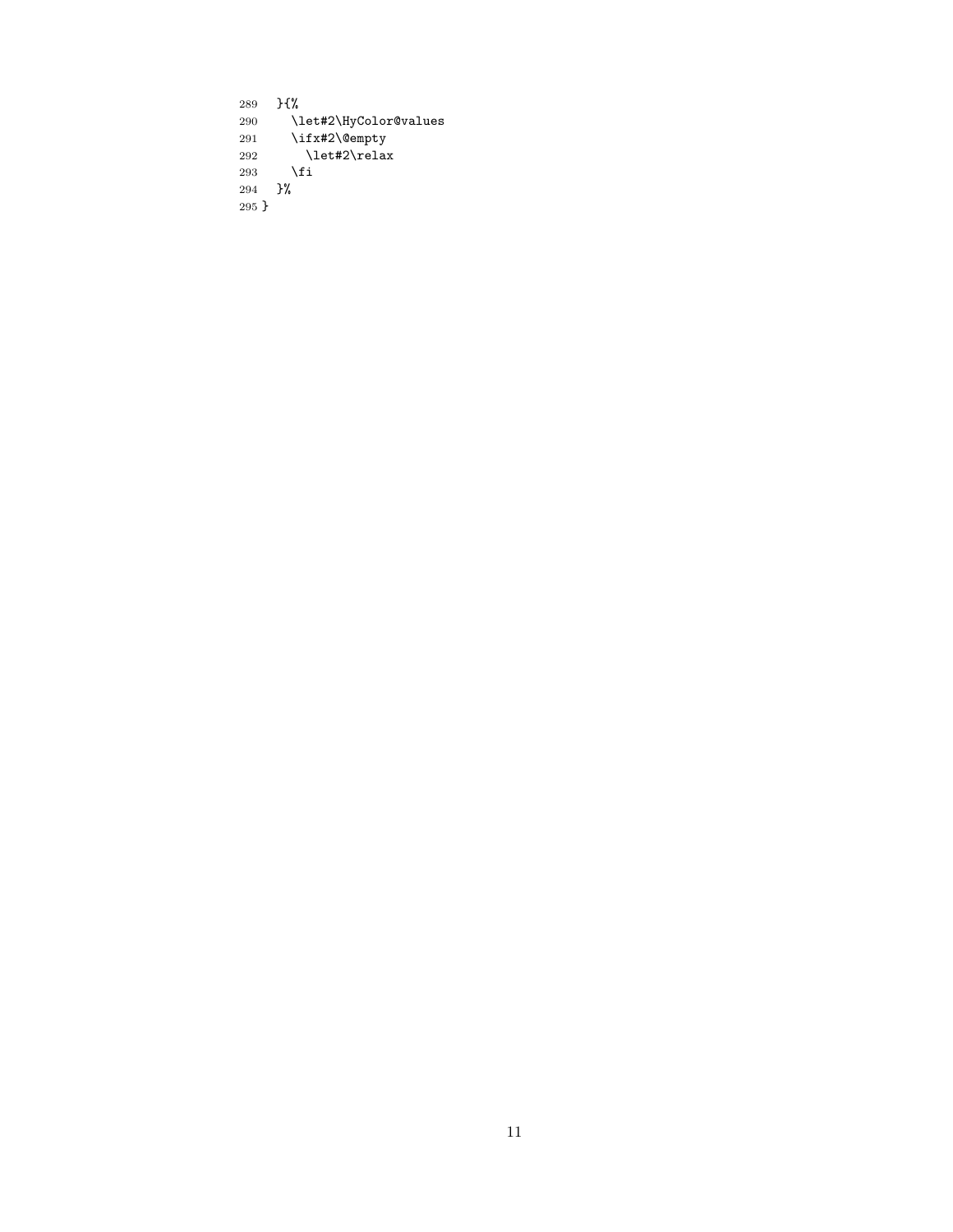#### <span id="page-11-0"></span>2.5.2 Generic algorithm

```
Procedure Algorithm X0134(value, cmd, package, option)
  Param: value (value of the option)
  Param: cmd (macro for result)
  Param: package (package name for error message)
 Param: option (option name for error message)
  switch value do
      case empty do
          cmd \leftarrow no color;\mathbb{R}end
      case with model do
          switch model do
               case empty do
                \vert cmd \leftarrow "";
               end
               case gray, rgb, cmyk do
                \vert cmd \leftarrow output();
               end
               case Gray do
                   if with xcolor then
                    \vert (model, values) \leftarrow convert to gray;
                   else
                    error(package, option, "Missing xcolor"), cmd \leftarrow no color;
                   end
               end
               else
                   if with xcolor then
                       (model, values) \leftarrow convert to rgb;cmd \leftarrow output();else
                    error(package, option, "Missing xcolor"), cmd \leftarrow no color;
                   end
              end
          end
      end
      case rgb values do
          (model, values) \leftarrow ("rgb", (r,g,b));cmd \leftarrow output();end
      case without model do
          if with xcolor then
               (model, values) \leftarrow get model and values(value);switch model do
                   case gray, rgb, cmyk do
                    \vert cmd \leftarrow output();
                   end
                   case Gray do
                        (model, values) \leftarrow convert to gray;cmd \leftarrow output();end
                   else
                        (model, values) \leftarrow convert to rgb;cmd \leftarrow output();end
               end
          else
              error(package, option, "Missing xcolor"), cmd \leftarrow no color;
           \mathbf{I}end
      end
 end
```
<span id="page-11-1"></span>\HyColor@XZeroOneThreeFour

296 \def\HyColor@XZeroOneThreeFour#1#2#3#4{%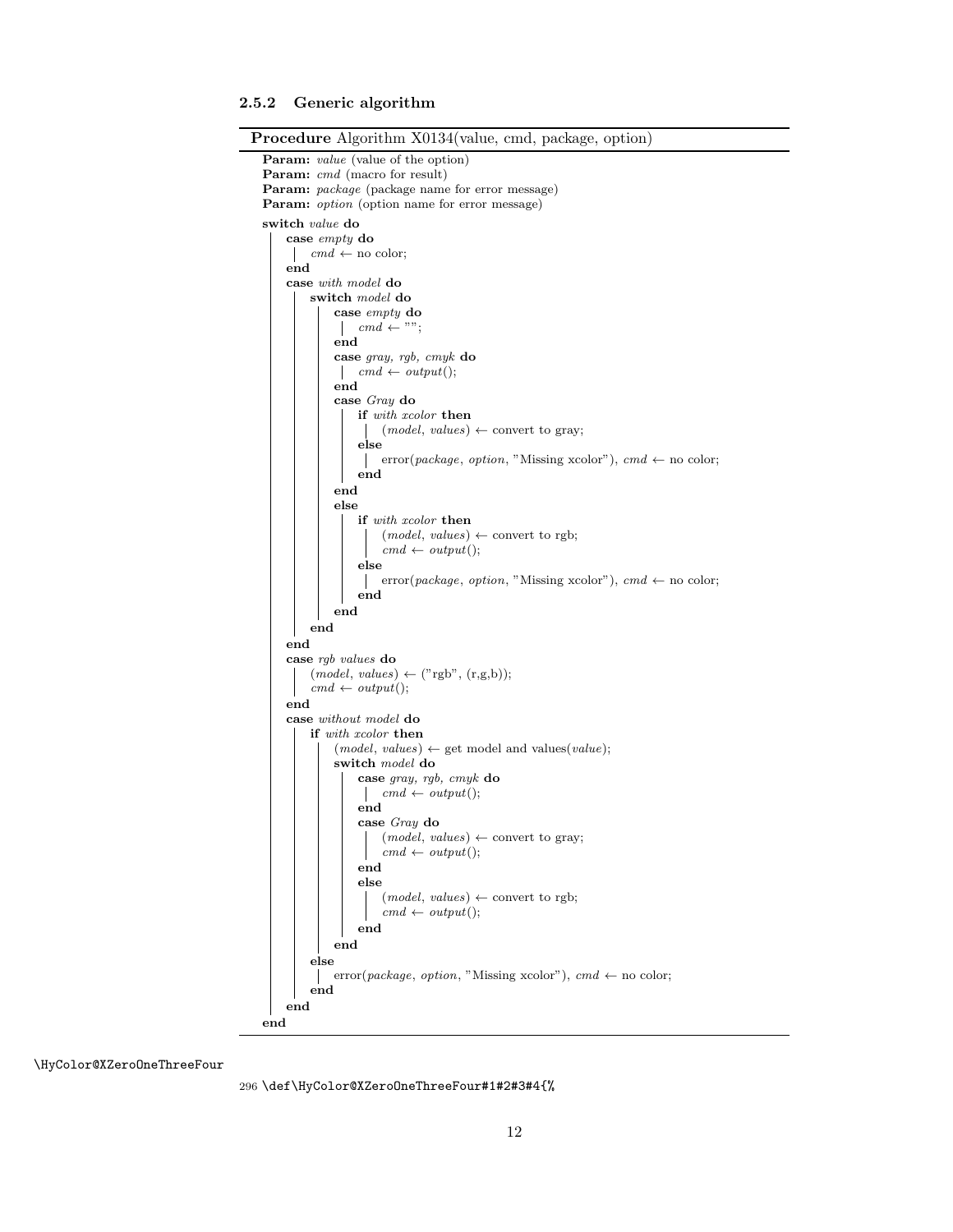```
297 \HyColor@IfModel{#1}{%
298 \ifx\HyColor@model\HyColor@model@empty
299 \let#2\@empty
300 \else\ifx\HyColor@model\HyColor@model@gray
301 \expandafter\HyColor@NormalizeNum
302 \expandafter{\HyColor@values}#2%
303 \else\ifx\HyColor@model\HyColor@model@rgb
304 \expandafter\HyColor@NormalizeCommaRGB\HyColor@values\@nil#2%
305 \else\ifx\HyColor@model\HyColor@model@cmyk
306 \expandafter\HyColor@NormalizeCommaCMYK\HyColor@values\@nil#2%
307 \else\ifx\HyColor@model\HyColor@model@Gray
308 \HyColor@IfXcolor{%
309 \convertcolorspec\HyColor@model\HyColor@values
310 \HyColor@model@gray#2%
311 \expandafter\HyColor@NormalizeNum\expandafter{#2}#2%
312 \let\HyColor@model\HyColor@model@gray
313 }{%
314 \let#2\relax
315 \HyColor@ErrorModelNoXcolor{#3}{#4}%
316 }%
317 \leq \leq \leq \leq \leq \leq \leq \leq \leq \leq \leq \leq \leq \leq \leq \leq \leq \leq \leq \leq \leq \leq \leq \leq \leq \leq \leq \leq \leq \leq \leq \leq \leq \leq \leq \leq318 \HyColor@IfXcolor{%
319 \convertcolorspec\HyColor@model\HyColor@values
320 \HyColor@model@rgb#2%
321 \expandafter\HyColor@NormalizeCommaRGB#2\@nil#2%
322 \let\HyColor@model\HyColor@model@rgb
323 }\{%
324 \lambdalet#2\relax
325 \HyColor@ErrorModelNoXcolor{#3}{#4}%<br>326 }%
326
327 \fi\fi\fi\fi\fi
328 }{%
329 \let#2\HyColor@values
330 \ifx#2\@empty
331 \let#2\relax
332 \else
333 \expandafter\HyColor@IfRGB\expandafter{\HyColor@values}{%
334 \expandafter\HyColor@NormalizeCommaRGB\HyColor@values\@nil#2%
335 }{%
336 \HyColor@IfXcolor{%
337 \expandafter\extractcolorspec\expandafter{\HyColor@values}#2%
338 \edef\HyColor@model{\expandafter\@firstoftwo#2}%
339 \edef\HyColor@values{\expandafter\@secondoftwo#2}%
340 \ifx\HyColor@model\HyColor@model@gray
341 \expandafter\HyColor@NormalizeNum\expandafter
342 {\HyColor@values}#2%
343 \else\ifx\HyColor@model\HyColor@model@rgb
344 \expandafter\HyColor@NormalizeCommaRGB
345 \HyColor@values\@nil#2%
346 \else\ifx\HyColor@model\HyColor@model@cmyk
347 \expandafter\HyColor@NormalizeCommaCMYK
348 \HyColor@values\@nil#2%
349 \else\ifx\HyColor@model\HyColor@model@Gray
350 \convertcolorspec\HyColor@model\HyColor@values
351 \HyColor@model@gray#2%
352 \expandafter\HyColor@NormalizeNum\expandafter
353 {\HyColor@values}#2%
354 \let\HyColor@model\HyColor@model@gray
```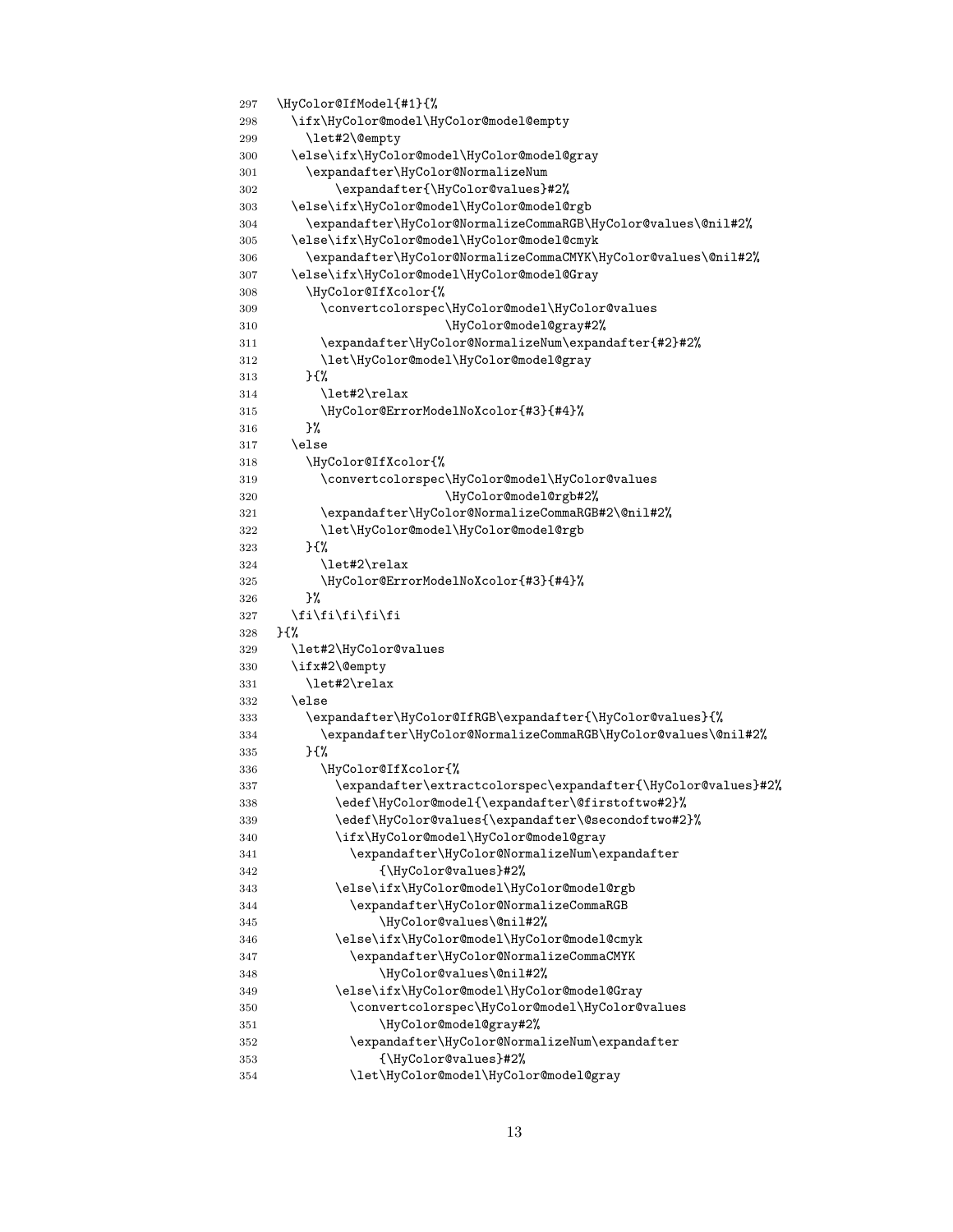<span id="page-13-20"></span><span id="page-13-16"></span><span id="page-13-10"></span><span id="page-13-7"></span>

| 355   | else)                                            |
|-------|--------------------------------------------------|
| 356   | \convertcolorspec\HyColor@model\HyColor@values   |
| 357   | \HyColor@model@rgb#2%                            |
| 358   | \expandafter\HyColor@NormalizeCommaRGB#2\@nil#2% |
| 359   | \let\HyColor@model\HyColor@model@rgb             |
| 360   | \fi\fi\fi\fi                                     |
| 361   | $H^{\prime\prime}$                               |
| 362   | \let#2\relax                                     |
| 363   | \HyColor@ErrorSpecNoXcolor{#3}{#4}%              |
| 364   | }‰                                               |
| 365   | ጉ%                                               |
| 366   | \fi                                              |
| 367   | ጉ%                                               |
| 368 P |                                                  |

#### <span id="page-13-12"></span><span id="page-13-0"></span>2.5.3 Field options

<span id="page-13-13"></span>\HyColor@FieldBColor

<span id="page-13-21"></span>\let\HyColor@FieldBColor\HyColor@XZeroOneThreeFour

<span id="page-13-14"></span>\HyColor@FieldColor

<span id="page-13-24"></span><span id="page-13-22"></span><span id="page-13-18"></span><span id="page-13-17"></span><span id="page-13-5"></span><span id="page-13-4"></span><span id="page-13-3"></span>

|       | 370 \def\HyColor@FieldColor#1#2#3#4{%                           |
|-------|-----------------------------------------------------------------|
| 371   | \let\HyColor@model\@empty                                       |
| 372   | \HyColor@XZeroOneThreeFour{#1}{#2}{#3}{#4}%                     |
| 373   | \ifx#2\relax                                                    |
| 374   | \let#2\@empty                                                   |
| 375   | \else                                                           |
| 376   | \ifx#2\@empty                                                   |
| 377   | \else                                                           |
| 378   | \ifx\HyColor@model\HyColor@model@gray                           |
| 379   | $\text{edeff2}_{#2 g}$                                          |
| 380   | \else\ifx\HyColor@model\HyColor@model@rgb                       |
| 381   | $\text{edeff2f#2 rg}$                                           |
| 382   | \else\ifx\HyColor@model\HyColor@model@cmyk                      |
| 383   | \edef#2{#2 k}%                                                  |
| 384   | \else                                                           |
| 385   | \PackageError{#3}{Internal error: unsupported color model}\@ehc |
| 386   | \fi\fi\fi                                                       |
| 387   | \fi                                                             |
| 388   | \fi                                                             |
| 389 } |                                                                 |

### <span id="page-13-19"></span><span id="page-13-2"></span><span id="page-13-1"></span>2.5.4 Detection for naked RGB values

#### <span id="page-13-15"></span>\HyColor@IfRGB

<span id="page-13-25"></span><span id="page-13-23"></span><span id="page-13-11"></span><span id="page-13-9"></span><span id="page-13-8"></span><span id="page-13-6"></span> \newif\ifHyColor@result \begingroup\expandafter\expandafter\expandafter\endgroup  $392 \exp{andafter\ifx\cosname pdfmatch\end{csname\relax}$  \expandafter\@firstoftwo \else \expandafter\@secondoftwo \fi {% \begingroup 399 \def\x#1{\endgroup \def\HyColor@IfRGB##1{% \HyColor@@IfRGB##1#1#1#1\@nil }%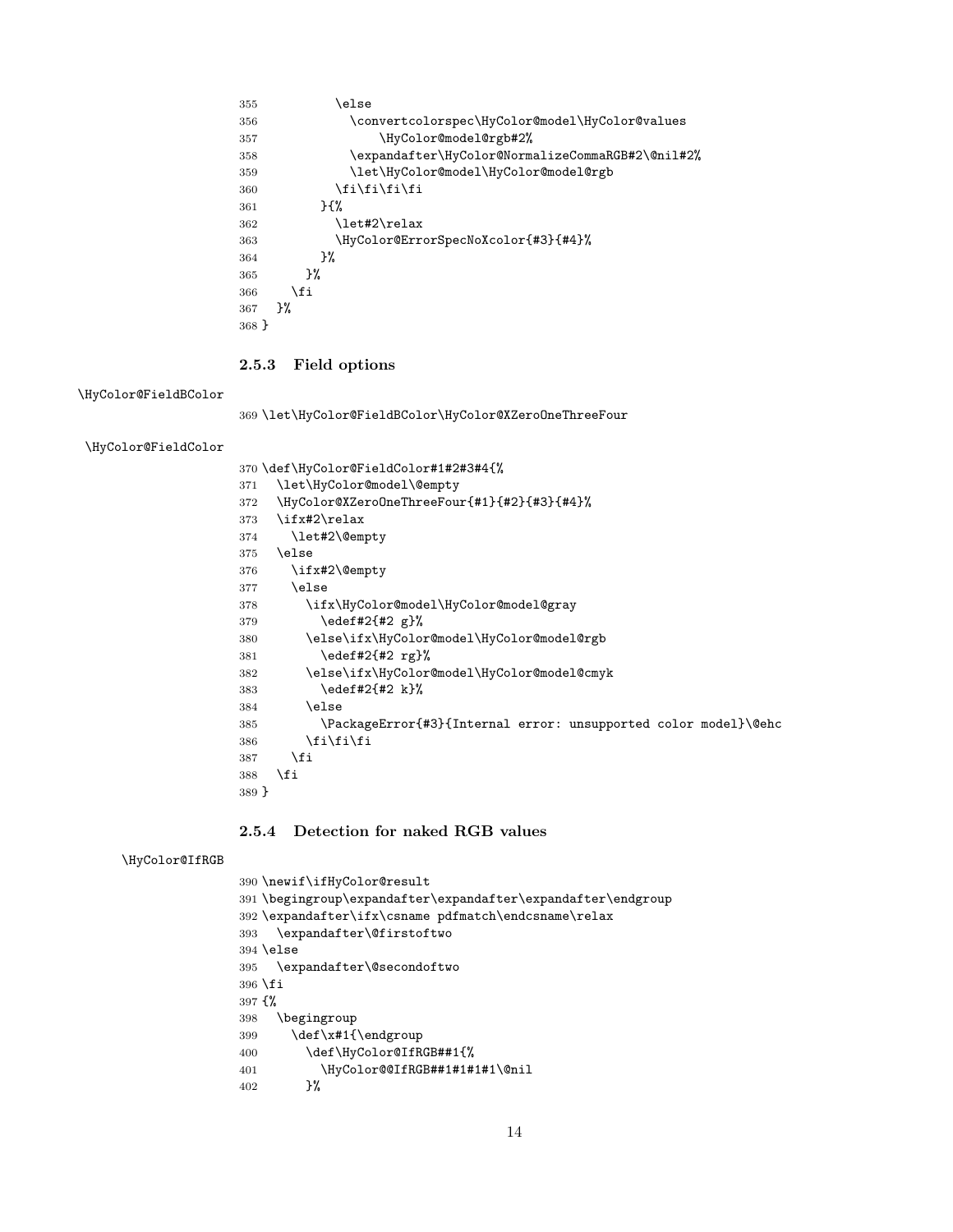```
403 }%
404 \x{ }%
405 \edef\HyColor@TwoSpaces{\space\space}%
406 \def\HyColor@@IfRGB#1 #2 #3 #4\@nil{%
407 \HyColor@resulttrue
408 \def\HyColor@temp{#4}%
409 \ifx\HyColor@temp\HyColor@TwoSpaces
410 \HyColor@CheckNum{#1}%
411 \ifHyColor@result
412 \HyColor@CheckNum{#2}%
413 \ifHyColor@result
414 \HyColor@CheckNum{#3}%
415 \fi
416 \fi
417 \lambdaelse
418 \HyColor@resultfalse
419 \setminusfi
420 \ifHyColor@result
421 \let\HyColor@model\HyColor@model@rgb
422 \edef\HyColor@values{#1,#2,#3}%
423 \expandafter\@firstoftwo
424 \else
425 \expandafter\@secondoftwo
426 \fi
427 }%
428 \def\HyColor@zero{0}%
429 \def\HyColor@one{1}%
430 \def\HyColor@dot{.}%
431 \def\HyColor@CheckNum#1{%
432 \def\HyColor@temp{#1}%
433 \ifx\HyColor@temp\@empty
434 \HyColor@resultfalse
435 \else
436 \edef\HyColor@temp{\@car#1\@nil}%
437 \ifx\HyColor@temp\HyColor@zero
438 \else
439 \ifx\HyColor@temp\HyColor@one
440 \else
441 \ifx\HyColor@temp\HyColor@dot
442 \else
443 \HyColor@resultfalse
444 \overline{11} \fi
445 \fi
446 \fi
447 \fi
448 }%
449 }{%
450 \def\HyColor@MatchNum{%
451 (0*1\string\.0*|0*1|0+\string\.?[0-9]*|\string\.[0-9]+)%
452 }%
453 \def\HyColor@IfRGB#1{%
454 \ifnum\pdfmatch{^\HyColor@MatchNum\space\HyColor@MatchNum
455 \space\HyColor@MatchNum$}{#1}>\z@
456 \let\HyColor@model\HyColor@model@rgb
457 \edef\HyColor@values{%
458 \expandafter\strip@prefix\pdflastmatch1,%
459 \expandafter\strip@prefix\pdflastmatch2,%
460 \expandafter\strip@prefix\pdflastmatch3%
```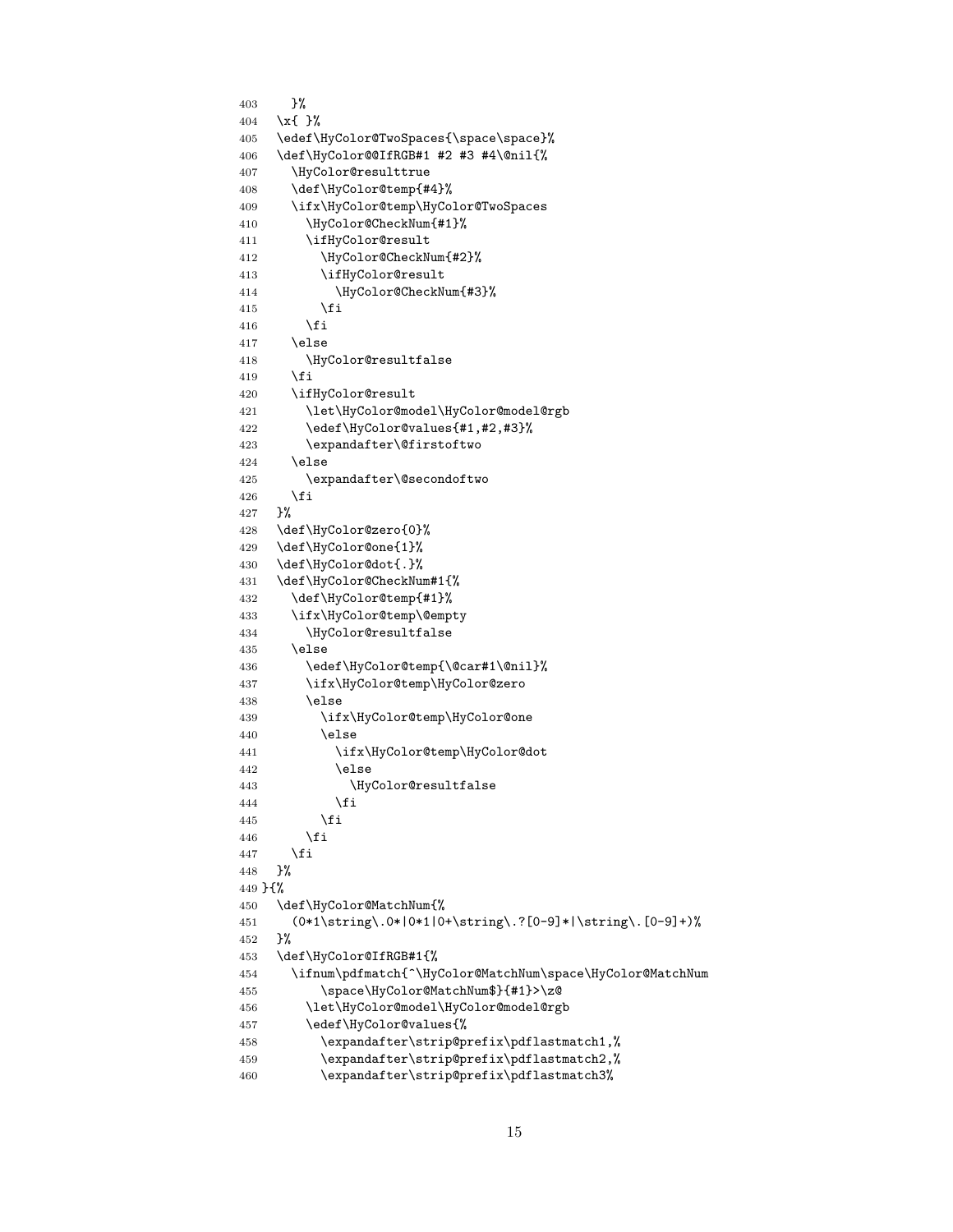```
461 }%
462 \HyColor@resulttrue
463 \expandafter\@firstoftwo
464 \else
465 \HyColor@resultfalse
466 \expandafter\@secondoftwo
467 \big\{\text{fi}468 }%
469 }
```
### <span id="page-15-0"></span>2.5.5 Options \*bordercolor

 $\overline{\phantom{0}}$  $\overline{\phantom{0}}$ 

| <b>Procedure</b> HyperrefBorderColor(value, cmd, package, option)    |
|----------------------------------------------------------------------|
| <b>Param:</b> value (value of the option)                            |
| <b>Param:</b> cmd (macro for result)                                 |
| <b>Param:</b> package, option (package and option for error message) |
| switch <i>value</i> do                                               |
| case $empty$ do                                                      |
| $cmd \leftarrow no color;$                                           |
| end                                                                  |
| case with model do                                                   |
| if with xcolor then                                                  |
| $(model, values) \leftarrow convert to rgb;$                         |
| $cmd \leftarrow output \text{ values};$                              |
| else                                                                 |
| switch model do                                                      |
| case $rgb, gray$ do                                                  |
| $cmd \leftarrow output \text{ values};$                              |
| end                                                                  |
| else                                                                 |
| error(package, option, "Missing xcolor");                            |
| $cmd \leftarrow no color;$                                           |
| end                                                                  |
| end                                                                  |
| end                                                                  |
| end                                                                  |
| case rgb values do                                                   |
| $cmd \leftarrow output \text{ values};$                              |
| end                                                                  |
| case without model do                                                |
| <b>if</b> with xcolor <b>then</b>                                    |
| $(model, values) \leftarrow convert to rgb;$                         |
| $cmd \leftarrow output \text{ values};$                              |
| else                                                                 |
| error(package, option, "Missing xcolor"); cmd $\leftarrow$ no color; |
| end                                                                  |
| end                                                                  |
| end                                                                  |
|                                                                      |

<span id="page-15-3"></span>\HyColor@HyperrefBorderColor

470 \def\HyColor@HyperrefBorderColor#1#2#3#4{%

```
471 \HyColor@IfModel{#1}{%
```

```
472 \HyColor@IfXcolor{%
```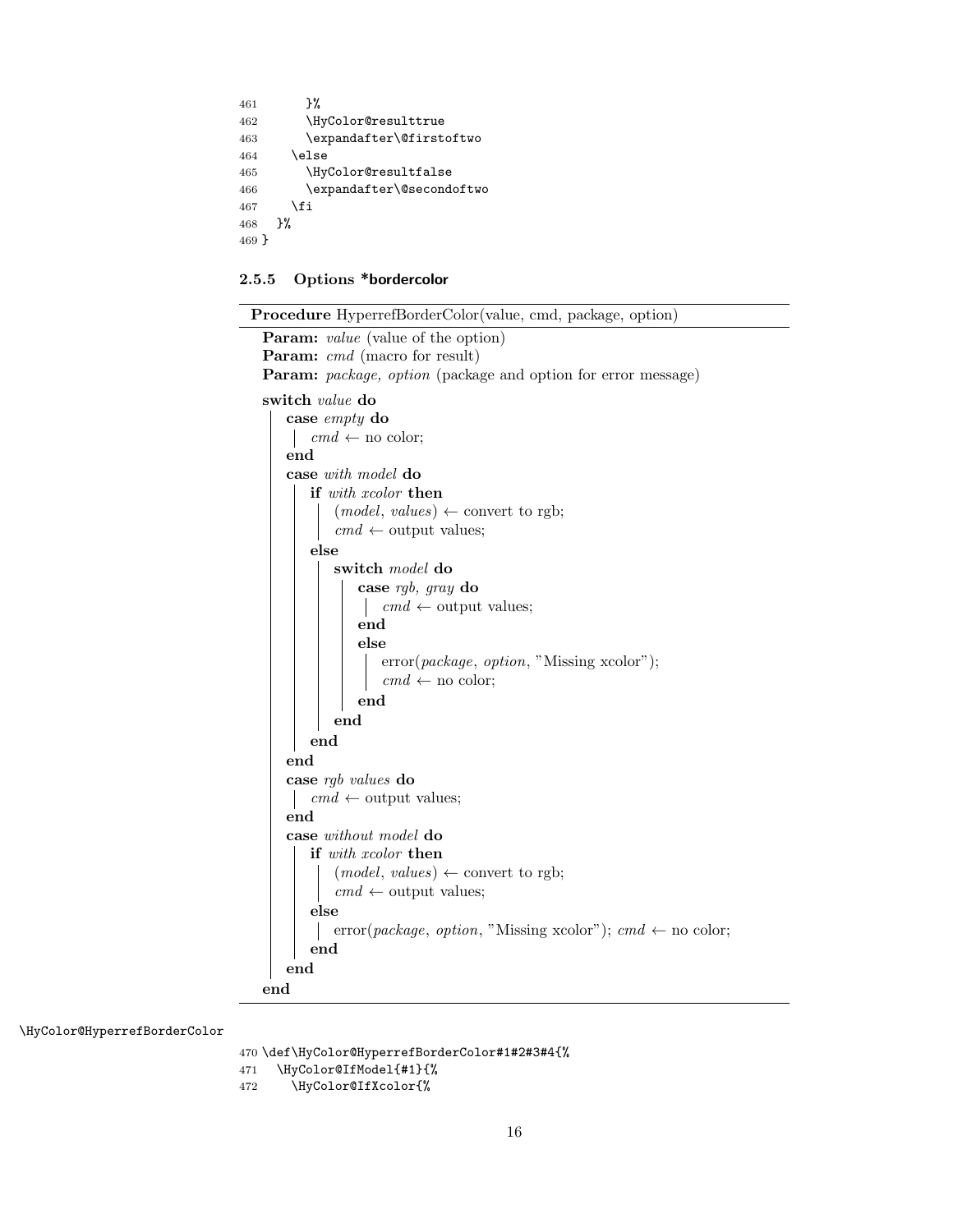```
473 \convertcolorspec\HyColor@model\HyColor@values
474 \HyColor@model@rgb#2%
475 \expandafter\HyColor@NormalizeCommaRGB#2\@nil#2%
476 }{%
477 \ifx\HyColor@model\HyColor@model@rgb
478 \expandafter\HyColor@NormalizeCommaRGB\HyColor@values\@nil#2%
479 \else
480 \ifx\HyColor@model\HyColor@model@gray
481 \expandafter\HyColor@NormalizeNum
482 \expandafter{\HyColor@values}#2%
483 \edef#2{#2 #2 #2}%
484 \else
485 \let#2\relax
486 \HyColor@ErrorModelNoXcolor{#3}{#4}%
487 \fi
488 \fi
489 }%
490 }{%
491 \let#2\HyColor@values
492 \ifx#2\@empty
493 \let#2\relax
494 \else
495 \expandafter\HyColor@IfRGB\expandafter{\HyColor@values}{%
496 \expandafter\HyColor@NormalizeCommaRGB\HyColor@values\@nil#2%
497 }{%
498 \HyColor@IfXcolor{%
499 \extractcolorspec{#1}#2%
500 \expandafter\convertcolorspec#2\HyColor@model@rgb#2%
501 \expandafter\HyColor@NormalizeCommaRGB#2\@nil#2%
502 }{%
503 \let#2\relax
504 \HyColor@ErrorSpecNoXcolor{#3}{#4}%
505 }%
506 }%
507 \fi
508 }%
509 }
```
#### <span id="page-16-14"></span><span id="page-16-13"></span><span id="page-16-12"></span><span id="page-16-9"></span><span id="page-16-7"></span><span id="page-16-5"></span><span id="page-16-4"></span><span id="page-16-0"></span>2.6 Package attachfile2

Before PDF-1.7 only RGB values are permitted in annotations. Since PDF-1.7 the color entry in annotations understands several color models, depending on the size of the color array:

- Zero entries: means transparent, not useful for file attachments. AR7/Linux and AR8/Linux show black instead.
- One entry: color model 'gray'.
- Three entries: color model 'rgb'.
- Four entries: color model 'cmyk'.

An empty color specification is interpreted as "no color".

<span id="page-16-10"></span>\HyColor@DetectPdfVersion

\def\HyColor@DetectPdfVersion{%

- \begingroup\expandafter\expandafter\expandafter\endgroup
- <span id="page-16-8"></span>\expandafter\ifx\csname Hy@pdfversion\endcsname\relax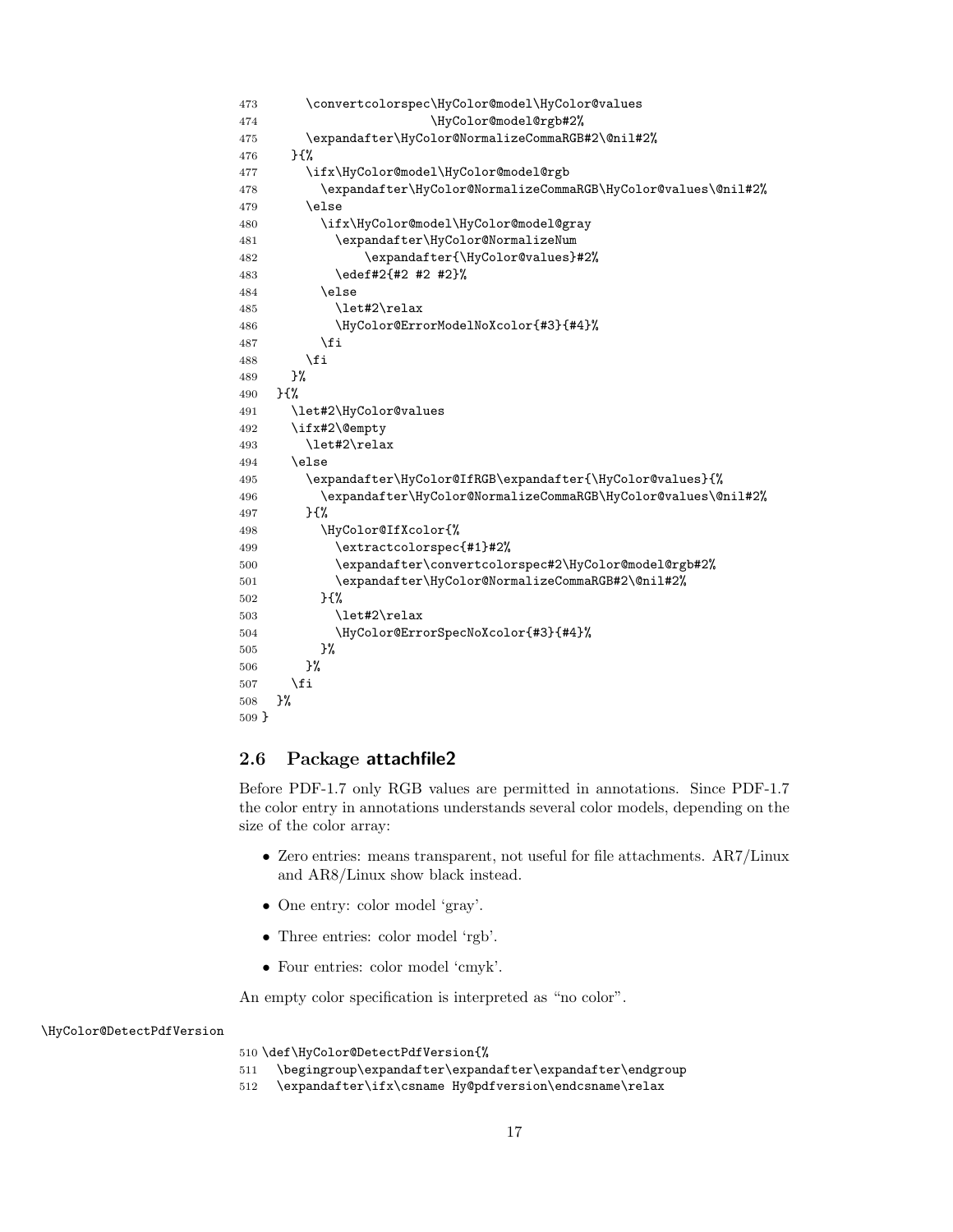- <span id="page-17-8"></span>\global\chardef\HyColor@PdfVersion=0 %
- \else
- <span id="page-17-9"></span>\global\chardef\HyColor@PdfVersion=\Hy@pdfversion\relax
- 516  $\overline{f}$
- \global\let\HyColor@DetectPdfVersion\relax
- }

### <span id="page-17-22"></span>\HyColor@SpaceToComma

<span id="page-17-25"></span><span id="page-17-5"></span><span id="page-17-3"></span><span id="page-17-2"></span>

|                                 | 519 \def\HyColor@SpaceToComma#1 #2\@nil{% |
|---------------------------------|-------------------------------------------|
| 520                             | #1%                                       |
| 521                             | \ifx\relax#2\relax                        |
| 522                             | \expandafter\@gobble                      |
| 523                             | \else                                     |
| 524                             | . %                                       |
| 525                             | \expandafter\@firstofone                  |
| 526                             | \fi                                       |
| 527                             | - ና%                                      |
| 528                             | \HyColor@SpaceToComma#2\@nil              |
| 529                             | ጉ%                                        |
| $530 \frac{\text{M}}{\text{S}}$ |                                           |

#### <span id="page-17-12"></span>\HyColor@AttachfileColor

<span id="page-17-24"></span><span id="page-17-23"></span><span id="page-17-21"></span><span id="page-17-20"></span><span id="page-17-19"></span><span id="page-17-18"></span><span id="page-17-17"></span><span id="page-17-16"></span><span id="page-17-15"></span><span id="page-17-14"></span><span id="page-17-13"></span><span id="page-17-11"></span><span id="page-17-10"></span><span id="page-17-7"></span><span id="page-17-6"></span><span id="page-17-4"></span><span id="page-17-1"></span><span id="page-17-0"></span>

|     | 531 \def\HyColor@AttachfileColor#1#2#3#4#5#6{%           |
|-----|----------------------------------------------------------|
| 532 | \def#2{#1}%                                              |
| 533 | \ifx#2\@empty                                            |
| 534 | \let#3\@gobble                                           |
| 535 | \let#4\@empty                                            |
| 536 | \else                                                    |
| 537 | \HyColor@resultfalse                                     |
| 538 | \HyColor@XZeroOneThreeFour{#1}#3{#5}{#6}%                |
| 539 | \ifHyColor@result                                        |
| 540 | \edef#2{%                                                |
| 541 | [rgb]{\expandafter\HyColor@SpaceToComma#3 \@nil}%        |
| 542 | ን%                                                       |
| 543 | \fi                                                      |
| 544 | \ifx\HyColor@model\HyColor@model@rgb                     |
| 545 | \edef#4{/C[#3]}% hash-ok                                 |
| 546 | \edef#3##1{%                                             |
| 547 | $#3$ %                                                   |
| 548 | \noexpand\csname atfi@SETRGBCOLOR##1\noexpand\endcsname  |
| 549 | }%                                                       |
| 550 | \else                                                    |
| 551 | \ifx\HyColor@model\HyColor@model@gray                    |
| 552 | \HyColor@DetectPdfVersion                                |
| 553 | \ifnum\HyColor@PdfVersion<7 %                            |
| 554 | \edef#4{/C[#3 #3 #3]}% hash-ok                           |
| 555 | \else                                                    |
| 556 | \edef#4{/C[#3]}% hash-ok                                 |
| 557 | \fi                                                      |
| 558 | \edef#3##1{%                                             |
| 559 | #3 %                                                     |
| 560 | \noexpand\csname atfi@SETGRAYCOLOR##1\noexpand\endcsname |
| 561 | ጉ%                                                       |
| 562 | \else                                                    |
| 563 | \ifx\HyColor@model\HyColor@model@cmyk                    |
| 564 | \HyColor@DetectPdfVersion                                |
| 565 | \ifnum\HyColor@PdfVersion<7 %                            |
| 566 | \HyColor@IfModel{#1}{%                                   |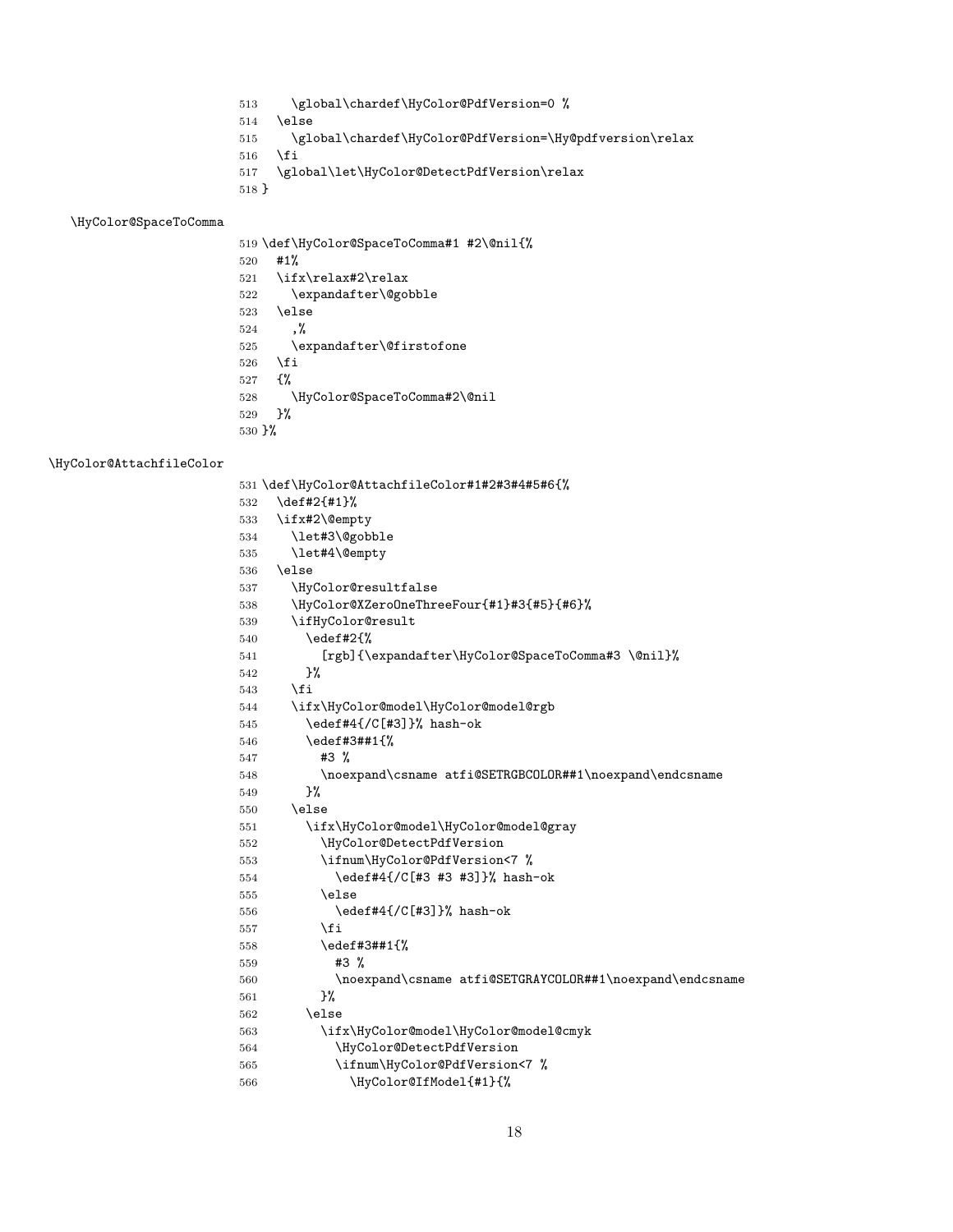<span id="page-18-23"></span><span id="page-18-22"></span><span id="page-18-19"></span><span id="page-18-18"></span><span id="page-18-17"></span><span id="page-18-16"></span><span id="page-18-15"></span><span id="page-18-13"></span><span id="page-18-12"></span><span id="page-18-11"></span><span id="page-18-10"></span><span id="page-18-4"></span><span id="page-18-3"></span>

| 567   | \HyColor@IfXcolor{%                                      |
|-------|----------------------------------------------------------|
| 568   | \convertcolorspec\HyColor@model\HyColor@values           |
| 569   | \HyColor@model@rgb#4%                                    |
| 570   | \expandafter\HyColor@NormalizeCommaRGB#4\@nil#4%         |
| 571   | \edef#4{/C[#4]}% hash-ok                                 |
| 572   | } {%                                                     |
| 573   | \let#4\@empty                                            |
| 574   | \HyColor@ErrorModelNoXcolor{#5}{#6}%                     |
| 575   | }%                                                       |
| 576   | } {%                                                     |
| 577   | \HyColor@IfXcolor{%                                      |
| 578   | \extractcolorspec{#1}#4%                                 |
| 579   | \expandafter\convertcolorspec#4%                         |
| 580   | \HyColor@model@rgb#4%                                    |
| 581   | \expandafter\HyColor@NormalizeCommaRGB#4\@nil#4%         |
| 582   | \edef#4{/C[#4]}% hash-ok                                 |
| 583   | } {%                                                     |
| 584   | \let#4\@empty                                            |
| 585   | \HyColor@ErrorSpecNoXcolor{#5}{#6}%                      |
| 586   | }%                                                       |
| 587   | }‰                                                       |
| 588   | \else                                                    |
| 589   | \edef#4{/C[#3]}% hash-ok                                 |
| 590   | \fi                                                      |
| 591   | \edef#3##1{%                                             |
| 592   | #3 %                                                     |
| 593   | \noexpand\csname atfi@SETCMYKCOLOR##1\noexpand\endcsname |
| 594   | }%                                                       |
| 595   | \else                                                    |
| 596   | \ifx\HyColor@model\HyColor@model@empty                   |
| 597   | \PackageError{#5}{%                                      |
| 598   | Color model 'empty' is not permitted for option '#6'%    |
| 599   | }\@ehc                                                   |
| 600   | \let#2\@empty                                            |
| 601   | \let#3\@gobble                                           |
| 602   | \let#4\@empty                                            |
| 603   | \else                                                    |
| 604   | \ifx\HyColor@model\relax % (missing xcolor)              |
| 605   | \let#3\@gobble                                           |
| 606   | \let#4\@empty                                            |
| 607   | \else                                                    |
| 608   | \PackageError{#5}{%                                      |
| 609   | Internal error: unsupported color model%                 |
| 610   | }\@ehc                                                   |
| 611   | \fi                                                      |
| 612   | \fi                                                      |
| 613   | \fi                                                      |
| 614   | \fi                                                      |
| 615   | \fi                                                      |
| 616   | \fi                                                      |
| 617 } |                                                          |
|       |                                                          |

```
618 \langle/package\rangle
```
## <span id="page-18-0"></span>2.7 Patch for package xcolor

Because the test files triggered a bug in package xcolor of version 2007/01/21 v2.11. I contacted the author of xcolor Uwe Kern. He responded with a test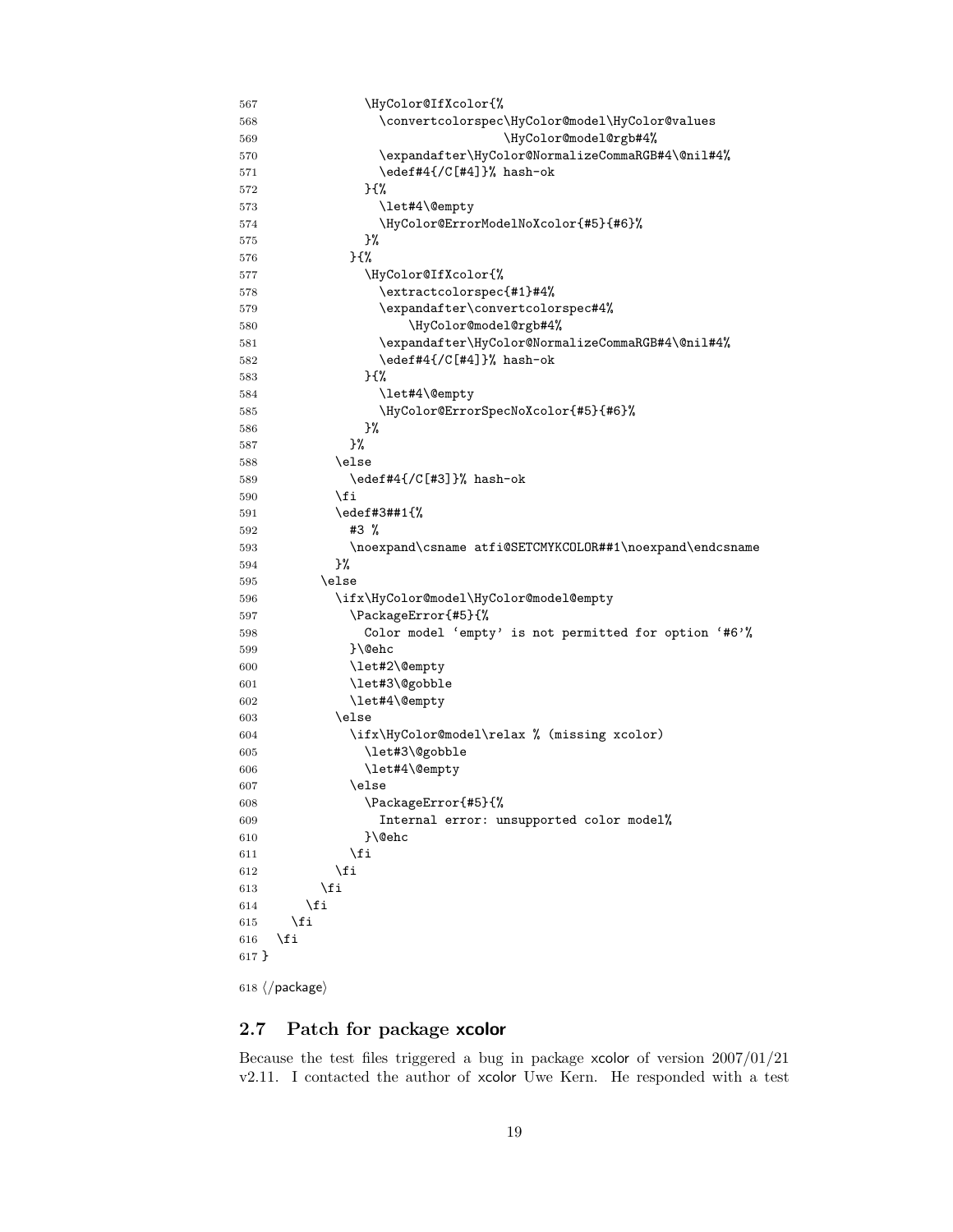version 2007/03/27 v2.12a00 that fixes the problem. However, apparently he did not found the time for an official release yet. Thus I have reluctantly written the following patch package using the fixes of v2.12a00.

The patch is immediately applied if package xcolor is already loaded. Otherwise the patch is delayed using \AfterPackage if package scrlfile is loaded. As last resort \AtBeginDocument is used.

```
619 \langle*xcolor\rangle620 \NeedsTeXFormat{LaTeX2e}
621 \ProvidesPackage{xcolor-patch}[2020/01/27 v1.10 xcolor patch]
622 \RequirePackage{hopatch}
623 \hopatch@AfterPackage{xcolor}{%
```
#### <span id="page-19-32"></span>\XC@ifxcase

<span id="page-19-28"></span><span id="page-19-25"></span><span id="page-19-21"></span><span id="page-19-17"></span><span id="page-19-12"></span><span id="page-19-11"></span><span id="page-19-9"></span><span id="page-19-2"></span><span id="page-19-1"></span><span id="page-19-0"></span>

| 624 | \long\def\reserved@a#1#2#3{%   |
|-----|--------------------------------|
| 625 | \long\def\@@tmp##1##2{%        |
| 626 | \ifx#1##1%                     |
| 627 | \toks@{##2}%                   |
| 628 | \expandafter\remove@to@nnil    |
| 629 | \else                          |
| 630 | \expandafter\@@tmp             |
| 631 | \fi                            |
| 632 | ጉ%                             |
| 633 | \@@tmp#2#1{#3}\@nnil\the\toks@ |
| 634 | ጉ%                             |
| 635 | \ifx\XC@ifxcase\reserved@a     |
| 636 | \long\def\XC@ifxcase#1#2#3{%   |
| 637 | \long\def\XC@if@##1##2{%       |
| 638 | \ifx#1##1%                     |
| 639 | \toks@{##2}%                   |
| 640 | \expandafter\remove@to@nnil    |
| 641 | \else                          |
| 642 | \expandafter\XC@if@            |
| 643 | \fi                            |
| 644 | }‰                             |
| 645 | \XC@if@#2#1{#3}\@nnil          |
| 646 | \the\toks@                     |
| 647 | ጉ%                             |
| 648 | \fi                            |
|     |                                |

#### <span id="page-19-31"></span><span id="page-19-29"></span><span id="page-19-26"></span><span id="page-19-18"></span><span id="page-19-13"></span>\XC@ifcase

<span id="page-19-30"></span><span id="page-19-27"></span><span id="page-19-24"></span><span id="page-19-23"></span><span id="page-19-22"></span><span id="page-19-19"></span><span id="page-19-14"></span><span id="page-19-10"></span><span id="page-19-8"></span><span id="page-19-7"></span><span id="page-19-6"></span><span id="page-19-5"></span><span id="page-19-4"></span><span id="page-19-3"></span>

| 649 | \long\def\reserved@a#1#2#3{%                         |
|-----|------------------------------------------------------|
| 650 | \long\def\@@tmp##1##2{%                              |
| 651 | \@expandtwoargs\in@{,#1,}{,##1,}%                    |
| 652 | <b>\ifin@</b>                                        |
| 653 | \toks@{##2}%                                         |
| 654 | \expandafter\remove@to@nnil                          |
| 655 | \else                                                |
| 656 | \expandafter\@@tmp                                   |
| 657 | \fi                                                  |
| 658 | ጉ%                                                   |
| 659 | \@@tmp#2{#1}{#3}\@nnil                               |
| 660 | \the\toks@                                           |
| 661 | ጉ%                                                   |
| 662 | \ifx\XC@ifcase\reserved@a                            |
| 663 | \long\def\XC@ifcase#1#2#3{%                          |
| 664 | \long\def\XC@if@##1##2{%                             |
| 665 | $\text{Qexpandtwoargs}\in\{4, 4, 1, 1, 4, 4, 1, 1\}$ |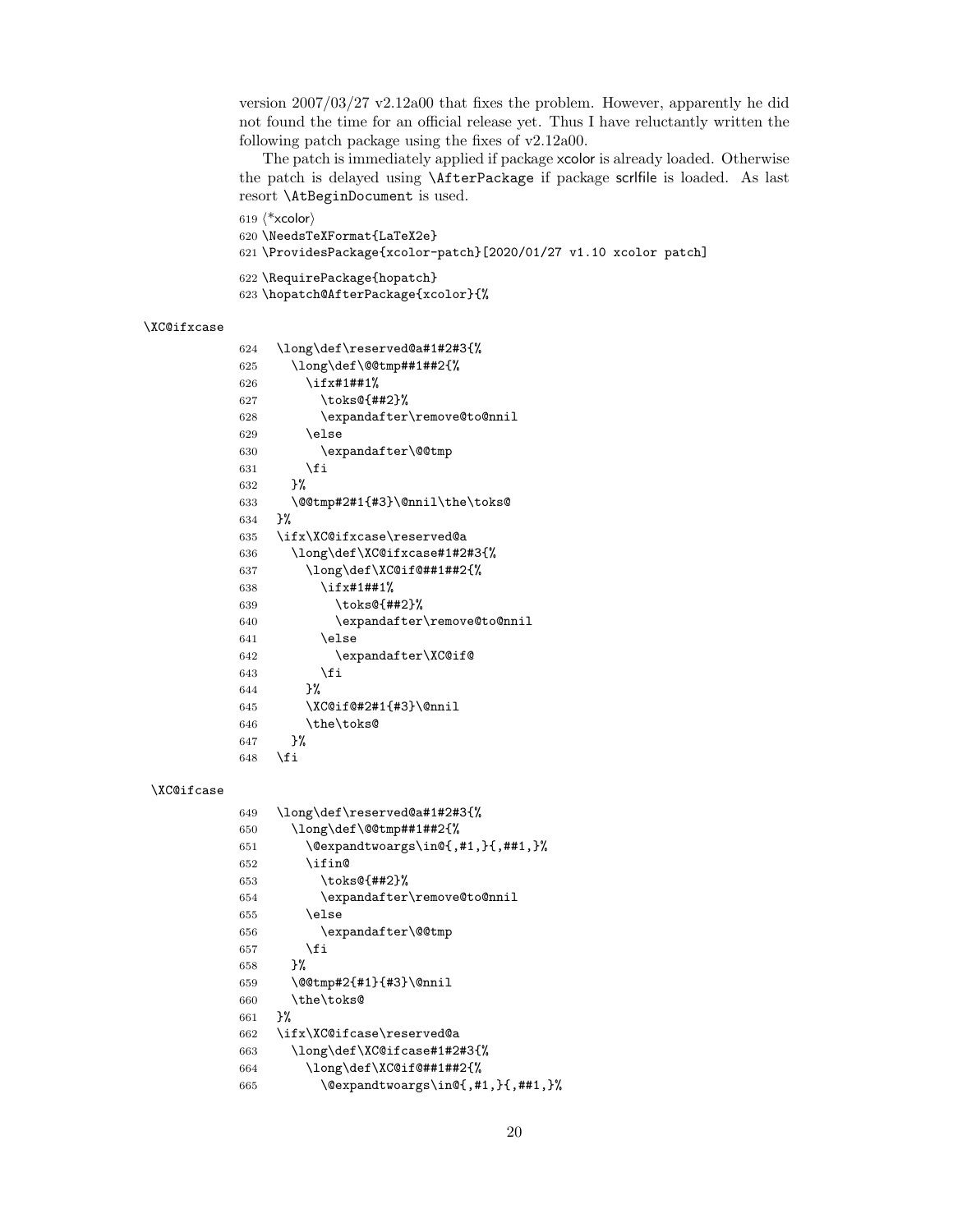<span id="page-20-31"></span><span id="page-20-29"></span><span id="page-20-24"></span><span id="page-20-22"></span> \ifin@<br> $667$  \toks \toks@{##2}% \expandafter\remove@to@nnil \else \expandafter\XC@if@ 671 \fi<br>672 }%  $\begin{array}{c} 672 \\ 673 \end{array}$ 673 \XC@if@#2{#1}{#3}\@nnil<br>674 \the\toks@  $\label{thm:rel} $$ \the\toks@ \}$  $675\,$ 676 \fi

## <span id="page-20-30"></span>\XC@cnv@gray

<span id="page-20-39"></span><span id="page-20-38"></span><span id="page-20-37"></span><span id="page-20-36"></span><span id="page-20-35"></span><span id="page-20-34"></span><span id="page-20-33"></span><span id="page-20-32"></span><span id="page-20-28"></span><span id="page-20-27"></span><span id="page-20-26"></span><span id="page-20-25"></span><span id="page-20-23"></span><span id="page-20-21"></span><span id="page-20-20"></span><span id="page-20-19"></span><span id="page-20-18"></span><span id="page-20-17"></span><span id="page-20-16"></span><span id="page-20-15"></span><span id="page-20-14"></span><span id="page-20-13"></span><span id="page-20-12"></span><span id="page-20-11"></span><span id="page-20-10"></span><span id="page-20-9"></span><span id="page-20-8"></span><span id="page-20-7"></span><span id="page-20-6"></span><span id="page-20-5"></span><span id="page-20-4"></span><span id="page-20-3"></span><span id="page-20-2"></span><span id="page-20-1"></span><span id="page-20-0"></span>

| 677 | \def\reserved@a#1,{%               |
|-----|------------------------------------|
| 678 | \XC@ifxcase\tm{%                   |
| 679 | \XC@mod@rgb{%                      |
| 680 | \XC@calcN{#1}\@@tmp                |
| 681 | \edef\@@tmp{\@@tmp,\@@tmp,\@@tmp}% |
| 682 | }%                                 |
| 683 | \XC@mod@cmy{%                      |
| 684 | \XC@calcC{#1}\@@tmp                |
| 685 | \edef\@@tmp{\@@tmp,\@@tmp,\@@tmp}% |
| 686 | }‰                                 |
| 687 | \XC@mod@cmyk{%                     |
| 688 | \XC@calcC{#1}\@@tmp                |
| 689 | \edef\@@tmp{0,0,0,\@@tmp}%         |
| 690 | }%                                 |
| 691 | \XC@mod@RGB{%                      |
| 692 | \edef\@@scl{\rangeRGB}%            |
| 693 | \XC@calcM{#1}\@@tmp                |
| 694 | \edef\@@tmp{\@@tmp,\@@tmp,\@@tmp}% |
| 695 | }‰                                 |
| 696 | \XC@mod@HTML{%                     |
| 697 | \edef\@@scl{\@cclv}%               |
| 698 | \XC@calcM{#1}\@@tmp                |
| 699 | \XC@calcH\@@tmp\@@tmp              |
| 700 | \edef\@@tmp{\@@tmp\@@tmp\@@tmp}%   |
| 701 | }%                                 |
| 702 | \XC@mod@HSB{%                      |
| 703 | \edef\@@scl{\rangeHSB}%            |
| 704 | \XC@calcM{#1}\@@tmp                |
| 705 | \edef\@@tmp{0,0,\@@tmp}%           |
| 706 | }‰                                 |
| 707 | \XC@mod@Gray{%                     |
| 708 | \edef\@@scl{\rangeGray}%           |
| 709 | \XC@calcM{#1}\@@tmp                |
| 710 | }%                                 |
| 711 | }%                                 |
| 712 | £%                                 |
| 713 | \XC@calcN{#1}\@@tmp                |
| 714 | \edef\@@tmp{0,0,\@@tmp}%           |
| 715 | }%                                 |
| 716 | }%                                 |
| 717 | \ifx\XC@cnv@gray\reserved@a        |
| 718 | \def\XC@cnv@gray#1,{%              |
| 719 | \XC@ifxcase\tm{%                   |
| 720 | \XC@mod@rgb{%                      |
| 721 | \XC@calcN{#1}\@@tmp                |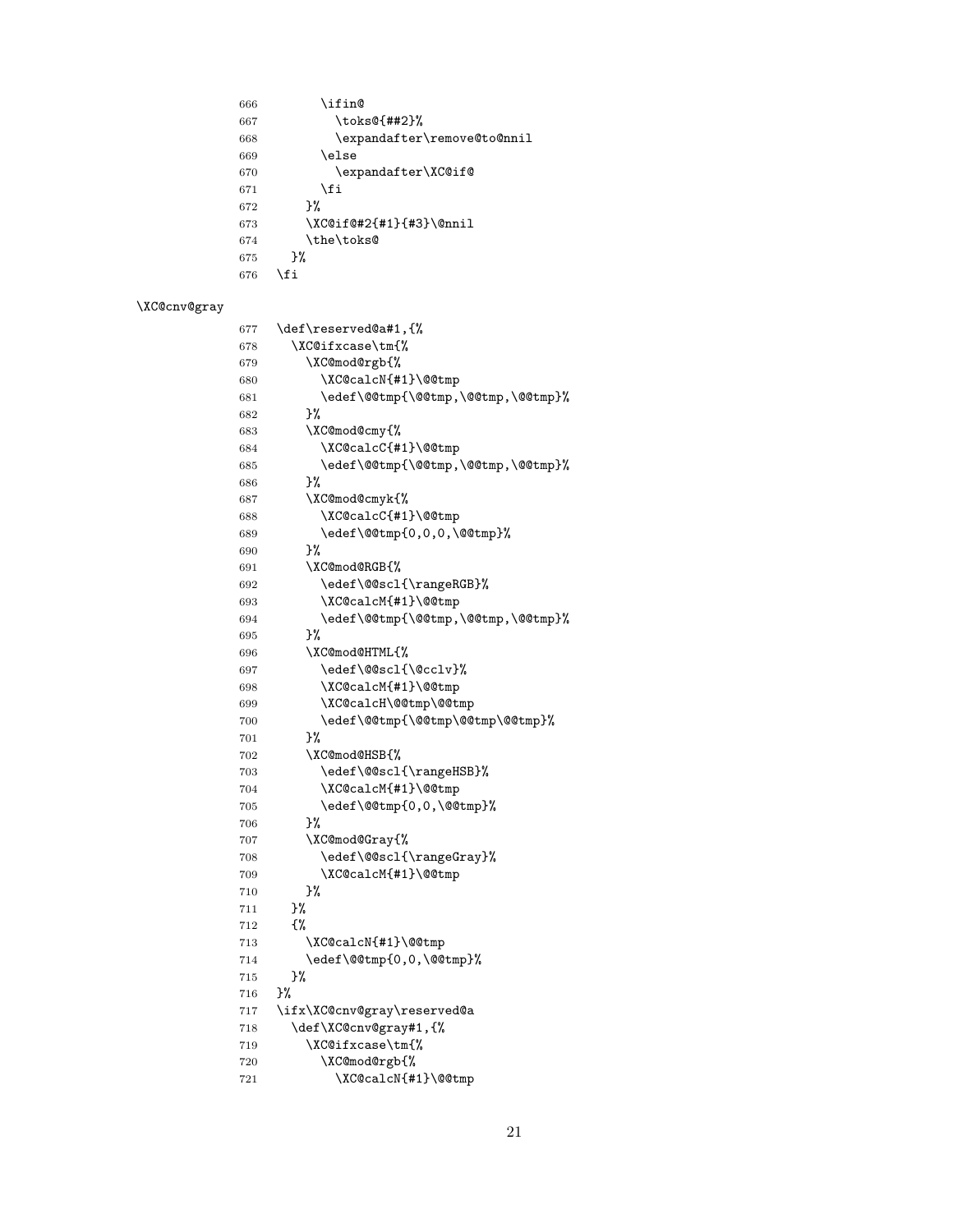```
722 \edef\@@tmp{\@@tmp,\@@tmp,\@@tmp}%
723 }%
724 \XC@mod@gray{}%
725 \XC@mod@cmy{%
726 \XC@calcC{#1}\@@tmp
727 \edef\@@tmp{\@@tmp,\@@tmp,\@@tmp}%
728 }%
729 \XC@mod@cmyk{%
730 \XC@calcC{#1}\@@tmp
731 \edef\@@tmp{0,0,0,\@@tmp}%
732 }%
733 \XC@mod@RGB{%
734 \edef\@@scl{\rangeRGB}%
735 \XC@calcM{#1}\@@tmp
736 \edef\@@tmp{\@@tmp,\@@tmp,\@@tmp}%
737 }%
738 \XC@mod@HTML{%
739 \edef\@@scl{\@cclv}%
740 \XC@calcM{#1}\@@tmp
741 \XC@calcH\@@tmp\@@tmp
742 \edef\@@tmp{\@@tmp\@@tmp\@@tmp}%
743 }%
744 \XC@mod@HSB{%
745 \edef\@@scl{\rangeHSB}%
746 \XC@calcM{#1}\@@tmp
747 \edef\@@tmp{0,0,\@@tmp}%
748 }%
749 \XC@mod@Gray{%
750 \edef\@@scl{\rangeGray}%
751 \XC@calcM{#1}\@@tmp
752 }%
753 }%
754 {%
755 \XC@calcN{#1}\@@tmp
756 \edef\@@tmp{0,0,\@@tmp}%
757 }%
758 }%
759 \fi
```
#### <span id="page-21-31"></span><span id="page-21-29"></span><span id="page-21-19"></span><span id="page-21-18"></span><span id="page-21-17"></span><span id="page-21-16"></span><span id="page-21-15"></span><span id="page-21-14"></span><span id="page-21-4"></span><span id="page-21-3"></span><span id="page-21-0"></span>2.7.1 Fix fragile \@frameb@x

\fbox becomes fragile, because the internal \@frameb@x is redefined by package xcolor. The redefinition is no longer robust. Test file:

```
\documentclass{article}
     \usepackage{xcolor}
     \makeatletter
     \protected@edef\x{\fbox{abc}}
     \@@end
760 \@ifundefined{XC@frameb@x }{%
761 \expandafter\let\csname XC@frameb@x \endcsname\XC@frameb@x
762 \edef\XC@frameb@x{%
763 \noexpand\protect
764 \expandafter\noexpand\csname XC@frameb@x \endcsname
765 }%
766 \expandafter\ifx\csname XC@frameb@x \endcsname\@frameb@x
767 \let\@frameb@x\XC@frameb@x
768 \fi
```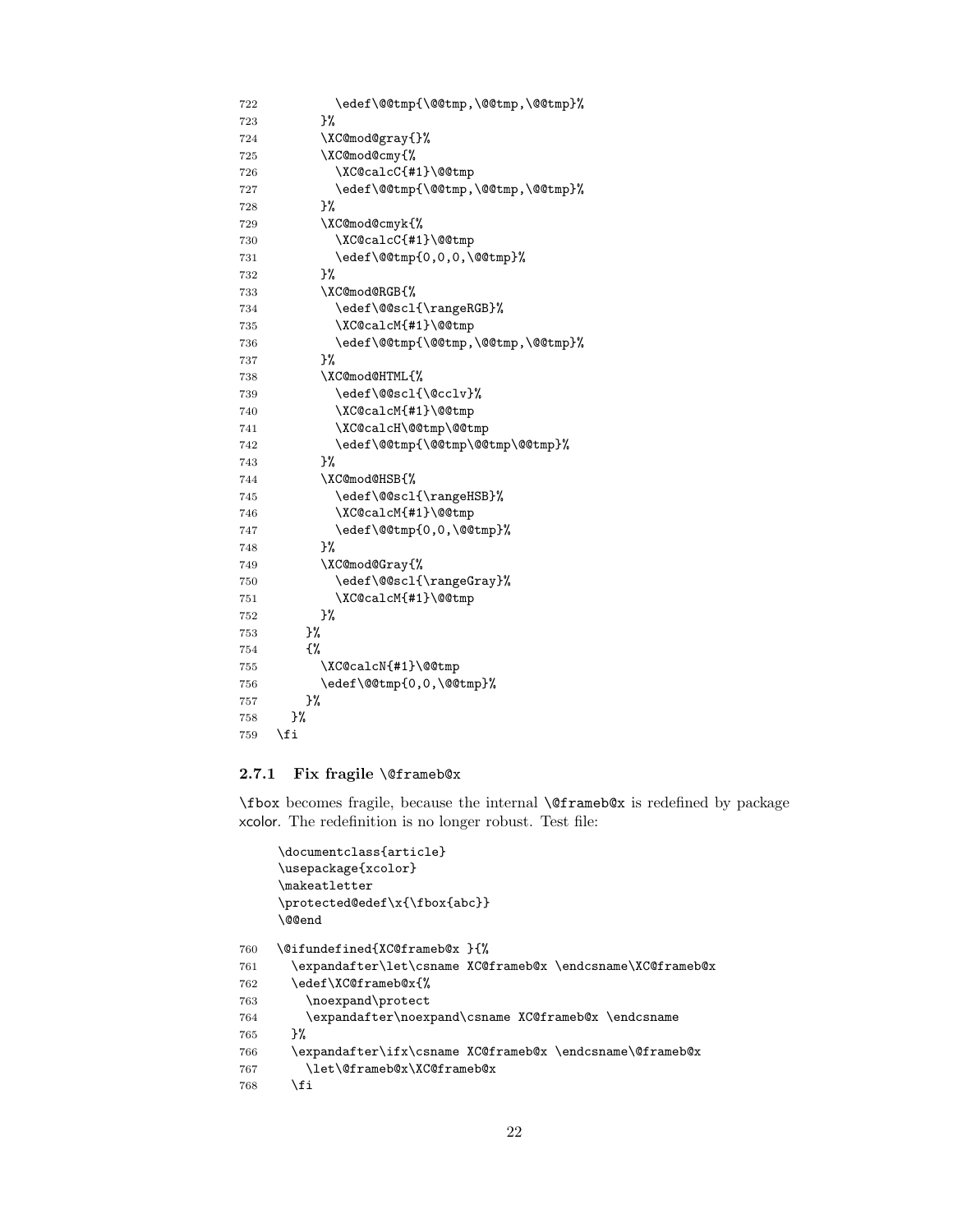769 }{}% 770 } 771  $\langle xcolor\rangle$ 

## <span id="page-22-0"></span>3 Installation

#### <span id="page-22-1"></span>3.1 Download

**Package.** This package is available on  $CTAN^1$  $CTAN^1$ :

[CTAN:macros/latex/contrib/hycolor/hycolor.dtx](https://ctan.org/tex-archive/macros/latex/contrib/hycolor/hycolor.dtx) The source file.

[CTAN:macros/latex/contrib/hycolor/hycolor.pdf](https://ctan.org/tex-archive/macros/latex/contrib/hycolor/hycolor.pdf) Documentation.

#### <span id="page-22-2"></span>3.2 Package installation

Unpacking. The .dtx file is a self-extracting docstrip archive. The files are extracted by running the .dtx through plain T<sub>E</sub>X:

tex hycolor.dtx

TDS. Now the different files must be moved into the different directories in your installation TDS tree (also known as texmf tree):

```
hycolor.sty → tex/latex/hycolor/hycolor.sty
xcolor-patch.sty \rightarrow tex/lates/hycolor/xcolor-patch.styhycolor.pdf → doc/latex/hycolor/hycolor.pdf
hycolor.dtx \rightarrow source/lates/hycolor/hycolor.dtx
```
If you have a docstrip.cfg that configures and enables docstrip's TDS installing feature, then some files can already be in the right place, see the documentation of docstrip.

### <span id="page-22-3"></span>3.3 Refresh file name databases

If your T<sub>E</sub>X distribution (T<sub>E</sub>X Live, MiKT<sub>E</sub>X,  $\ldots$ ) relies on file name databases, you must refresh these. For example, TFX Live users run texhash or mktexlsr.

#### <span id="page-22-4"></span>3.4 Some details for the interested

Unpacking with LAT<sub>E</sub>X. The .dtx chooses its action depending on the format:

plain T<sub>E</sub>X: Run docstrip and extract the files.

LATEX: Generate the documentation.

If you insist on using  $L^2T_FX$  for docstrip (really, docstrip does not need  $L^2T_FX$ ), then inform the autodetect routine about your intention:

latex \let\install=y\input{hycolor.dtx}

Do not forget to quote the argument according to the demands of your shell.

<span id="page-22-5"></span><sup>1</sup>[CTAN:pkg/hycolor](http://ctan.org/pkg/hycolor)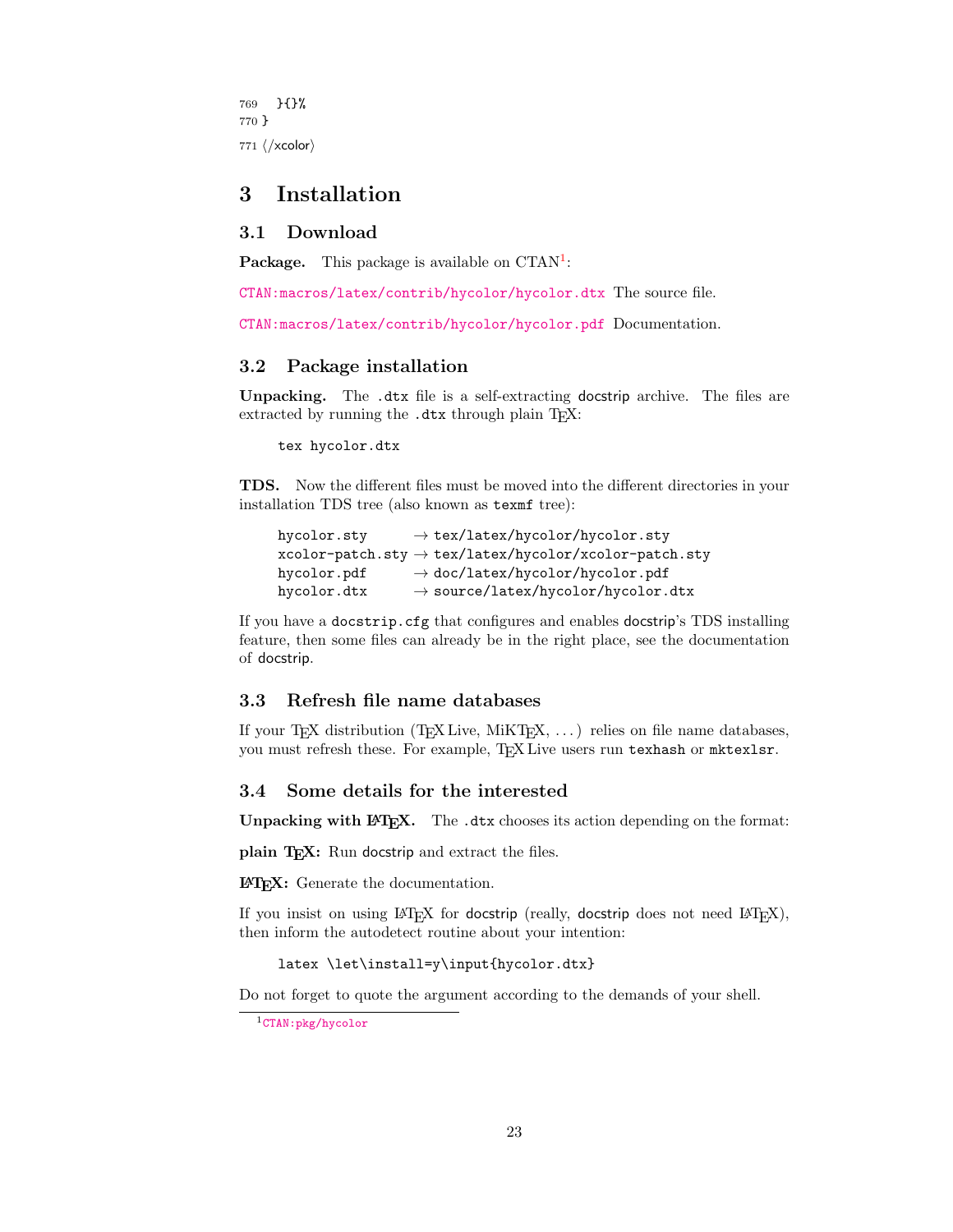Generating the documentation. You can use both the .dtx or the .drv to generate the documentation. The process can be configured by the configuration file ltxdoc.cfg. For instance, put this line into this file, if you want to have A4 as paper format:

\PassOptionsToClass{a4paper}{article}

An example follows how to generate the documentation with pdfIAT<sub>E</sub>X:

pdflatex hycolor.dtx makeindex -s gind.ist hycolor.idx pdflatex hycolor.dtx makeindex -s gind.ist hycolor.idx pdflatex hycolor.dtx

## <span id="page-23-0"></span>4 History

<span id="page-23-1"></span> $[2007/04/09 \text{ v}1.0]$ 

• First version.

## <span id="page-23-2"></span> $[2007/04/11 \text{ v}1.1]$

• Line ends sanitized.

## <span id="page-23-3"></span>[2008/07/29 v1.2]

• Support for package attachfile2 added.

## <span id="page-23-4"></span> $[2008/08/01 v1.3]$

• Patch package xcolor-patch added that fixes bugs in package xcolor to get the test files running.

## <span id="page-23-5"></span>[2008/09/08 v1.4]

• Fix added to package xcolor-patch: Fragile \@frameb@x (used in \fbox) is made robust.

## <span id="page-23-6"></span> $[2009/10/02 \text{ v}1.5]$

• Doku fixes (Herbert Voss).

## <span id="page-23-7"></span> $[2009/12/12 \text{ v}1.6]$

• Short info shortened.

## <span id="page-23-8"></span> $[2011/01/30 v1.7]$

• Package xcolor-patch uses package hopatch.

### <span id="page-23-9"></span> $[2016/05/16 \text{ v}1.8]$

• Documentation updates.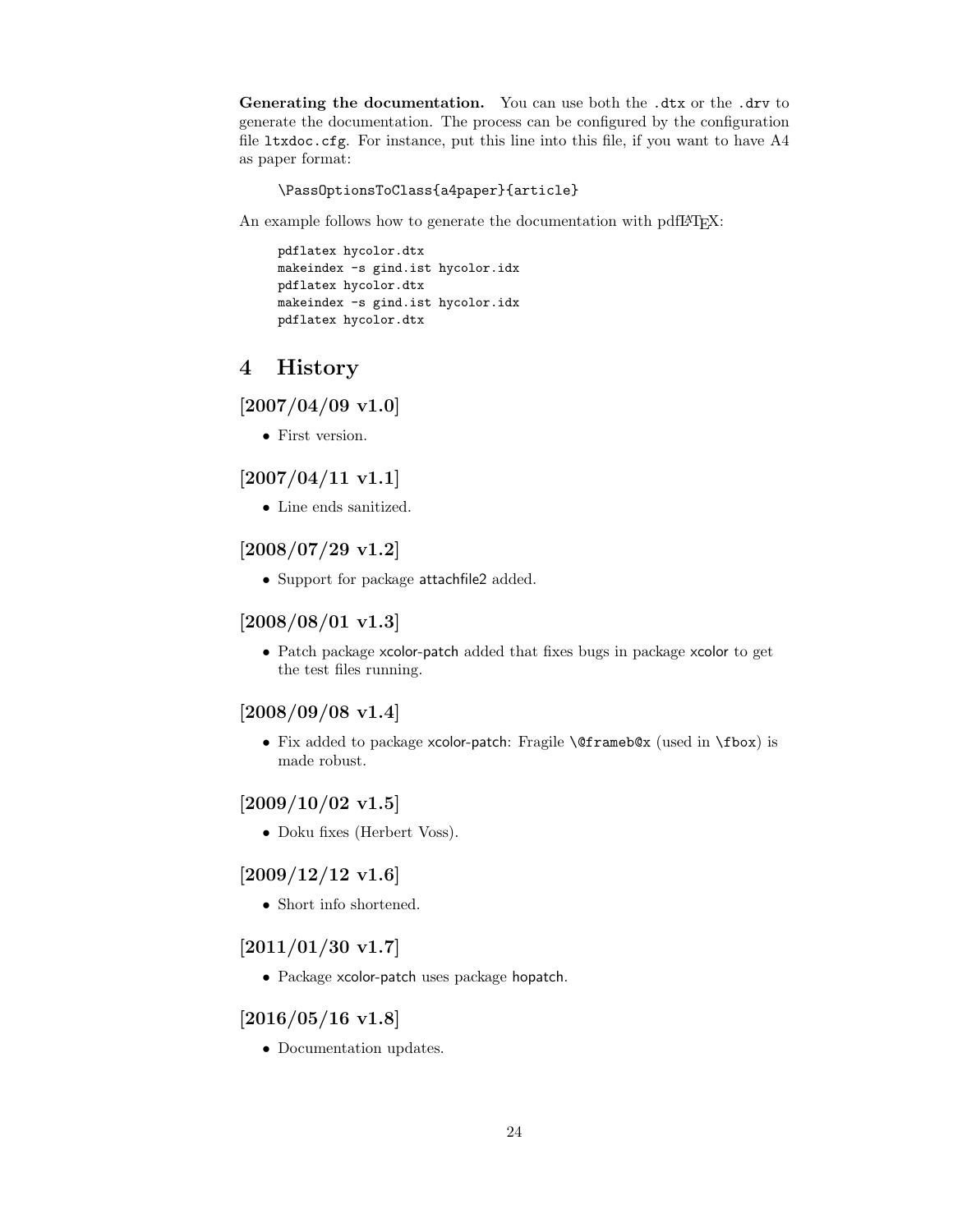## <span id="page-24-0"></span> $[2019/12/15 \text{ v}1.9]$

- Documentation updates.
- Do not load xcolor-patch by default.

## <span id="page-24-1"></span>[2020-01-27 v1.10]

- extra expansion step to avoid ! LaTeX Error: Undefined color '[{rgb}] errors in hyperref.
- add fix to Gray model from xcolor-patch.

## <span id="page-24-2"></span>5 Index

Numbers written in italic refer to the page where the corresponding entry is described; numbers underlined refer to the code line of the definition; plain numbers refer to the code lines where the entry is used.

| Symbols                                                        | \@nil  127, 130, 135, 140, 147,                                                 |
|----------------------------------------------------------------|---------------------------------------------------------------------------------|
| \!<br>93                                                       | 152, 164, 172, 187, 190, 209,                                                   |
| Л.<br>98                                                       | 237, 239, 244, 273, 280, 283,                                                   |
| 96<br>$\setminus +$                                            | 304, 306, 321, 334, 345, 348,                                                   |
| 95<br>\-                                                       | 358, 401, 406, 436, 475, 478,                                                   |
| 451<br>\.                                                      | 496, 501, 519, 528, 541, 570, 581                                               |
| 94<br>\ :                                                      | $\text{Onnil}$ 633, 645, 659, 673                                               |
| 97<br>\;                                                       | \@onelevel@sanitize                                                             |
| 99<br>$\setminus$                                              | $\ldots$ 118, 259, 261, 263, 265, 267                                           |
|                                                                | \@secondoftwo                                                                   |
| 27, 33, 38, 64, 69, 75, 80, 692,                               | $\ldots$ 247, 253, 339, 395, 425, 466                                           |
| 697, 703, 708, 734, 739, 745, 750                              |                                                                                 |
| $\text{QQtmp}$ . 10, 11, 14, 15, 18, 19, 23,                   |                                                                                 |
| 24, 28, 29, 30, 34, 35, 39, 43, 44,                            | A                                                                               |
| 51, 52, 56, 57, 60, 61, 65, 66, 70,                            | $\Lambda t$ BeginDocument  6                                                    |
| 71, 72, 76, 77, 81, 85, 86, 625,                               |                                                                                 |
| 630, 633, 650, 656, 659, 680,                                  | $\mathbf C$                                                                     |
| 681, 684, 685, 688, 689, 693,                                  | \catcode  93, 94, 95, 96, 97, 98, 99                                            |
| 694, 698, 699, 700, 704, 705,                                  |                                                                                 |
| 709, 713, 714, 721, 722, 726,                                  | $\cdot \cdot \cdot \cdot \cdot \cdot \cdot \cdot \cdot \cdot \cdot$<br>281, 284 |
| 727, 730, 731, 735, 736, 740,                                  | \convertcolorspec . 185, 208, 309,                                              |
| 741, 742, 746, 747, 751, 755, 756                              | 319, 350, 356, 473, 500, 568, 579                                               |
| $\text{QReturnAfterFi} \dots 151, 156, 249$                    | \csname $\ldots \ldots \ldots$ 112, 252, 392,                                   |
|                                                                | 512, 548, 560, 593, 761, 764, 766                                               |
| $\sqrt{cclv}$ 27, 69, 697, 739                                 |                                                                                 |
| \@ehc  222, 229, 385, 599, 610                                 | E                                                                               |
| $\text{Cempty}$ 126, 136, 137, 197,                            | $\end{math}$ 112, 252, 392,                                                     |
| 204, 211, 269, 271, 291, 299,<br>330, 371, 374, 376, 433, 492, | 512, 548, 560, 593, 761, 764, 766                                               |
| 533, 535, 573, 584, 600, 602, 606                              | \extractcolorspec . 207, 337, 499, 578                                          |
| $\verb+\@exp+ and twoargs + \ldots + \ldots + 651, 665$        |                                                                                 |
| $\setminus$ Cfirstofone  525                                   | $\mathbf H$                                                                     |
| \@firstoftwo 242, 255, 338, 393, 423, 463                      | \hopatch@AfterPackage  623                                                      |
| $\sqrt{9}$ frameb@x  766, 767                                  | \HyColor@@@UseColor  278, 283                                                   |
| \@gobble  522, 534, 601, 605                                   | \HyColor@@@UseColor  278, 280                                                   |
| $\sqrt{9}$ ifnextchar  232, 278                                | $\HyColor@QIfRGB \ldots 401, 406$                                               |
| $\setminus$ @ifundefined  760                                  | \HyColor@@UseColor  273, 277                                                    |
|                                                                | $\N$ yColor@AttachfileColor $531$                                               |
|                                                                |                                                                                 |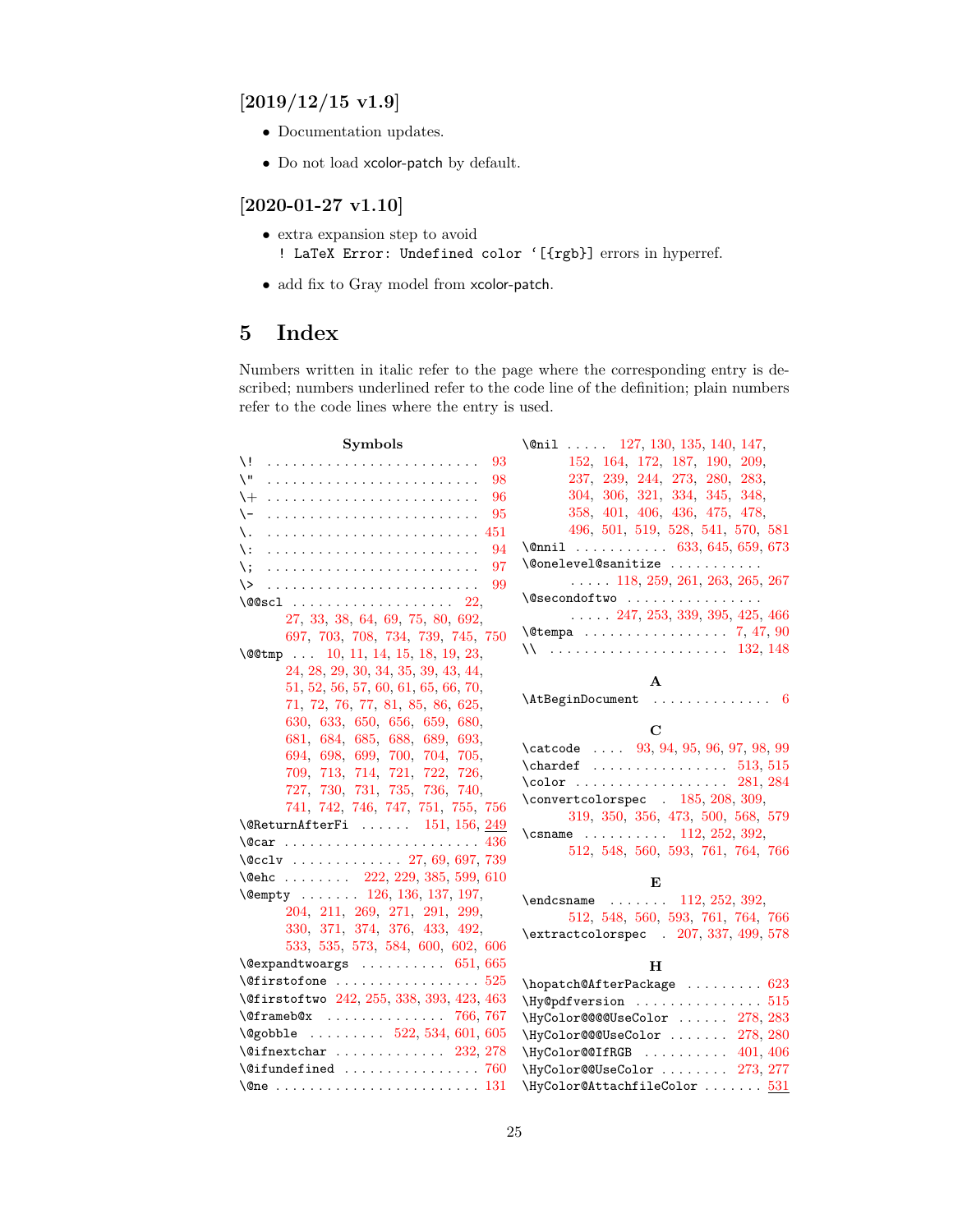\HyColor@BookmarkColor . . . . . . . . [182](#page-7-4) \HyColor@CheckDot . . . . . . . . [127,](#page-5-6) [130](#page-5-7) \HyColor@CheckNum . [410,](#page-14-6) [412,](#page-14-7) [414,](#page-14-8) [431](#page-14-9) \HyColor@DefSanitized [92,](#page-4-10) [240,](#page-8-16) [241,](#page-8-17) [246](#page-8-18) \HyColor@DetectPdfVersion . . . . . .  $\ldots \ldots \ldots \ldots \quad \frac{510}{52,552,564}$  $\ldots \ldots \ldots \ldots \quad \frac{510}{52,552,564}$  $\ldots \ldots \ldots \ldots \quad \frac{510}{52,552,564}$  $\ldots \ldots \ldots \ldots \quad \frac{510}{52,552,564}$ \HyColor@dot ............ [430,](#page-14-10) [441](#page-14-11) \HyColor@ErrorModelNoXcolor . . . . . . . . . [198,](#page-7-5) [217,](#page-8-19) [315,](#page-12-14) [325,](#page-12-15) [486,](#page-16-11) [574](#page-18-16) \HyColor@ErrorSpecNoXcolor . . . . . . . . . . . . . [212,](#page-8-20) [224,](#page-8-21) [363,](#page-13-12) [504,](#page-16-12) [585](#page-18-17) \HyColor@FieldBColor .......... [369](#page-13-13) \HyColor@FieldColor . . . . . . . . . . . [370](#page-13-14) \HyColor@HyperrefBorderColor . . . [470](#page-15-3) \HyColor@HyperrefColor . . . . . . . . [286](#page-9-18) \HyColor@IfModel ............. . . . . . [183,](#page-7-6) [231,](#page-8-22) [287,](#page-9-19) [297,](#page-12-16) [471,](#page-15-4) [566](#page-17-15) \HyColor@IfRGB . . . . . . [333,](#page-12-17) [390,](#page-13-15) [495](#page-16-13) \HyColor@IfXcolor . [184,](#page-7-7) [206,](#page-8-23) [250,](#page-8-24) [308,](#page-12-18) [318,](#page-12-19) [336,](#page-12-20) [472,](#page-15-5) [498,](#page-16-14) [567,](#page-18-18) [577](#page-18-19) \HyColor@MatchNum . . . . [450,](#page-14-12) [454,](#page-14-13) [455](#page-14-14) \HyColor@model . [185,](#page-7-3) [189,](#page-7-8) [192,](#page-7-9) [219,](#page-8-25) [221,](#page-8-26) [240,](#page-8-16) [245,](#page-8-27) [288,](#page-9-20) [298,](#page-12-21) [300,](#page-12-22) [303,](#page-12-23) [305,](#page-12-24) [307,](#page-12-25) [309,](#page-12-10) [312,](#page-12-26) [319,](#page-12-11) [322,](#page-12-27) [338,](#page-12-2) [340,](#page-12-28) [343,](#page-12-29) [346,](#page-12-30) [349,](#page-12-31) [350,](#page-12-12) [354,](#page-12-32) [356,](#page-13-10) [359,](#page-13-16) [371,](#page-13-3) [378,](#page-13-17) [380,](#page-13-18) [382,](#page-13-19) [421,](#page-14-15) [456,](#page-14-16) [473,](#page-16-6) [477,](#page-16-15) [480,](#page-16-16) [544,](#page-17-16) [551,](#page-17-17) [563,](#page-17-18) [568,](#page-18-12) [596,](#page-18-20) [604](#page-18-21) \HyColor@model@cmyk . . . . . . . . . . . . . . . . [264,](#page-9-21) [265,](#page-9-12) [305,](#page-12-24) [346,](#page-12-30) [382,](#page-13-19) [563](#page-17-18) \HyColor@model@empty [258,](#page-9-22) [259,](#page-9-9) [298,](#page-12-21) [596](#page-18-20) \HyColor@model@Gray [266,](#page-9-23) [267,](#page-9-13) [307,](#page-12-25) [349](#page-12-31) \HyColor@model@gray . . . . . . . . . . . . . . . . [192,](#page-7-9) [260,](#page-9-24) [261,](#page-9-10) [300,](#page-12-22) [310,](#page-12-33) [312,](#page-12-26) [340,](#page-12-28) [351,](#page-12-34) [354,](#page-12-32) [378,](#page-13-17) [480,](#page-16-16) [551](#page-17-17) \HyColor@model@rgb . . . . . . . . [186,](#page-7-10) [189,](#page-7-8) [208,](#page-8-13) [262,](#page-9-25) [263,](#page-9-11) [303,](#page-12-23) [320,](#page-12-35) [322,](#page-12-27) [343,](#page-12-29) [357,](#page-13-20) [359,](#page-13-16) [380,](#page-13-18) [421,](#page-14-15) [456,](#page-14-16) [474,](#page-16-17) [477,](#page-16-15) [500,](#page-16-7) [544,](#page-17-16) [569,](#page-18-22) [580](#page-18-23) \HyColor@NormalizeCommaCMYK . . . . . . . . . . . . . . . . . . . <u>[172,](#page-5-16)</u> [306,](#page-12-4) [347](#page-12-36) \HyColor@NormalizeCommaRGB . . . . . . . . . . . . . . . . . . . . [164,](#page-5-17) [187,](#page-7-1) [190,](#page-7-2) [209,](#page-8-8) [304,](#page-12-3) [321,](#page-12-5) [334,](#page-12-6) [344,](#page-12-37) [358,](#page-13-7) [475,](#page-16-2) [478,](#page-16-3) [496,](#page-16-4) [501,](#page-16-5) [570,](#page-18-10) [581](#page-18-11)  $\N$ yColor@NormalizeNum ..... [122,](#page-5-18) [165,](#page-5-19) [167,](#page-5-20) [169,](#page-5-21) [173,](#page-5-22) [175,](#page-6-2) [177,](#page-6-3) [179,](#page-6-4) [193,](#page-7-11) [301,](#page-12-38) [311,](#page-12-39) [341,](#page-12-40) [352,](#page-12-41) [481](#page-16-18) \HyColor@one . . . . . . . . . . . . . [429,](#page-14-17) [439](#page-14-18) \HyColor@PdfVersion [513,](#page-17-8) [515,](#page-17-9) [553,](#page-17-19) [565](#page-17-20) \HyColor@resultfalse . . . . . . . . . . . . . . . . . . [418,](#page-14-19) [434,](#page-14-20) [443,](#page-14-21) [465,](#page-15-6) [537](#page-17-21)  $\HyColor@resulttrue$  ...... [407,](#page-14-22) [462](#page-15-7) \HyColor@ReverseString . . . . . . . . . . . . . . . . . . . . [135,](#page-5-8) [140,](#page-5-9) [147,](#page-5-10) [152](#page-5-11) \HyColor@SpaceToComma ..... [519,](#page-17-22) [541](#page-17-7) \HyColor@StripLeadingZeros . . . . . . . . . . . . . . . . . . . . [136,](#page-5-3) [157,](#page-5-23) [159](#page-5-24)

\HyColor@temp . . . . . [165,](#page-5-19) [166,](#page-5-25) [167,](#page-5-20) [168,](#page-5-26) [169,](#page-5-21) [170,](#page-5-27) [173,](#page-5-22) [174,](#page-5-28) [175,](#page-6-2) [176,](#page-6-5) [177,](#page-6-3) [178,](#page-6-6) [179,](#page-6-4) [180,](#page-6-7) [408,](#page-14-23) [409,](#page-14-24) [432,](#page-14-25) [433,](#page-14-2) [436,](#page-14-1) [437,](#page-14-26) [439,](#page-14-18) [441](#page-14-11) \HyColor@TwoSpaces ....... [405,](#page-14-27) [409](#page-14-24) \HyColor@UseColor . . . . . . . . . . . . [268](#page-9-26) \HyColor@values [185,](#page-7-3) [190,](#page-7-2) [194,](#page-7-12) [203,](#page-8-28) [221,](#page-8-26) [228,](#page-8-29) [241,](#page-8-17) [246,](#page-8-18) [288,](#page-9-20) [290,](#page-10-1) [302,](#page-12-42) [304,](#page-12-3) [306,](#page-12-4) [309,](#page-12-10) [319,](#page-12-11) [329,](#page-12-43) [333,](#page-12-17) [334,](#page-12-6) [337,](#page-12-13) [339,](#page-12-9) [342,](#page-12-44) [345,](#page-12-7) [348,](#page-12-8) [350,](#page-12-12) [353,](#page-12-45) [356,](#page-13-10) [422,](#page-14-28) [457,](#page-14-29) [473,](#page-16-6) [478,](#page-16-3) [482,](#page-16-19) [491,](#page-16-20) [495,](#page-16-13) [496,](#page-16-4) [568](#page-18-12) \HyColor@WithModel . . . . . . . . [233,](#page-8-30) [239](#page-8-10) \HyColor@WithoutModel . . . . . [235,](#page-8-31) [244](#page-8-11) \HyColor@XZeroOneThreeFour . . . . .  $\ldots$ . . . . . . . . . . [296,](#page-11-1) [369,](#page-13-21) [372,](#page-13-22) [538](#page-17-23) \HyColor@zero . . . . . . . . . . . . [428,](#page-14-30) [437](#page-14-26) I \ifdim . . . . . . . . . . . . . . . . . . . . . . [123](#page-5-29) \ifHyColor@result ............ . . . . . . . . [390,](#page-13-23) [411,](#page-14-31) [413,](#page-14-32) [420,](#page-14-33) [539](#page-17-24) \ifin@ . . . . . . . . . . . . . . . . . . [652,](#page-19-10) [666](#page-20-22) \ifnum . . . . . . . . . . . [131,](#page-5-5) [454,](#page-14-13) [553,](#page-17-19) [565](#page-17-20) \ifx [47,](#page-2-22) [132,](#page-5-14) [137,](#page-5-4) [148,](#page-5-15) [158,](#page-5-30) [189,](#page-7-8) [192,](#page-7-9) [204,](#page-8-4) [252,](#page-8-14) [269,](#page-9-2) [271,](#page-9-3) [291,](#page-10-0) [298,](#page-12-21) [300,](#page-12-22) [303,](#page-12-23) [305,](#page-12-24) [307,](#page-12-25) [330,](#page-12-1) [340,](#page-12-28) [343,](#page-12-29) [346,](#page-12-30) [349,](#page-12-31) [373,](#page-13-24) [376,](#page-13-5) [378,](#page-13-17) [380,](#page-13-18) [382,](#page-13-19) [392,](#page-13-11) [409,](#page-14-24) [433,](#page-14-2) [437,](#page-14-26) [439,](#page-14-18) [441,](#page-14-11) [477,](#page-16-15) [480,](#page-16-16) [492,](#page-16-1) [512,](#page-16-8) [521,](#page-17-25) [533,](#page-17-0) [544,](#page-17-16) [551,](#page-17-17) [563,](#page-17-18) [596,](#page-18-20) [604,](#page-18-21) [626,](#page-19-11) [635,](#page-19-12) [638,](#page-19-13) [662,](#page-19-14) [717,](#page-20-23) [766](#page-21-20) \in@ . . . . . . . . . . . . . . . . . . . . [651,](#page-19-6) [665](#page-19-7) M \MessageBreak . . . . . [219,](#page-8-25) [220,](#page-8-32) [226,](#page-8-33) [227](#page-8-34) N  $\NeedsTeXFormat$  . . . . . . . . . . . [2,](#page-2-24) [620](#page-19-15) \newif . . . . . . . . . . . . . . . . . . . . . . [390](#page-13-23) P \PackageError . [218,](#page-8-35) [225,](#page-8-36) [385,](#page-13-2) [597,](#page-18-24) [608](#page-18-25) \pdflastmatch ....... [458,](#page-14-34) [459,](#page-14-35) [460](#page-14-36)  $\phi$ fmatch . . . . . . . . . . . . . . . . . [454](#page-14-13) \protect . . . . . . . . . . . . . . . . . . . . [763](#page-21-25) \ProvidesPackage . . . . . . . . . . . [3,](#page-2-25) [621](#page-19-16) R \rangeGray . . . . . . . . . [38,](#page-2-4) [80,](#page-3-5) [708,](#page-20-3) [750](#page-21-4) \rangeHSB . . . . . . . . . . [33,](#page-2-3) [75,](#page-3-4) [703,](#page-20-2) [745](#page-21-3) \rangeRGB . . . . . . . . . . [22,](#page-2-1) [64,](#page-3-2) [692,](#page-20-0) [734](#page-21-1) \remove@to@nnil . . . [628,](#page-19-17) [640,](#page-19-18) [654,](#page-19-19) [668](#page-20-24)  $\lambda$  RequirePackage . . . . . . . . . . . [5,](#page-2-26) [622](#page-19-20) \reserved@a [624,](#page-19-21) [635,](#page-19-12) [649,](#page-19-22) [662,](#page-19-14) [677,](#page-20-25) [717](#page-20-23) S \space ............. [405,](#page-14-27) [454,](#page-14-13) [455](#page-14-14) \strip@prefix ....... [458,](#page-14-34) [459,](#page-14-35) [460](#page-14-36)